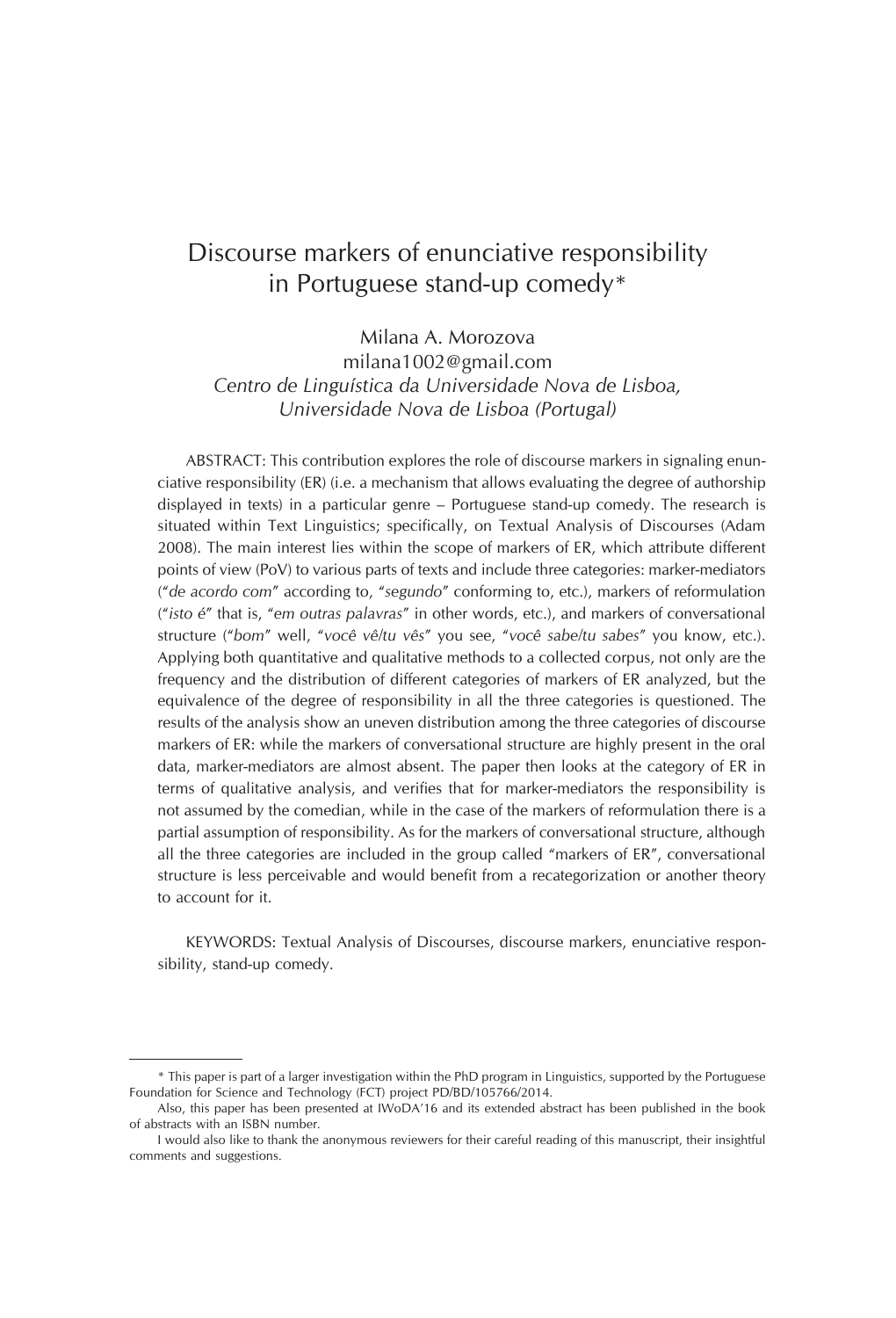#### 1. Introduction

The presence of the speaker in an utterance was observed by Benveniste (1970: p. 12-18; 2014: p. 142), when he stated that "enunciation is an individual act of appropriation of language, [it] introduces somebody who speaks via his/her speech". However, it is only in the work of Culioli (1971) that the term "enunciative responsibility" (henceforth, ER) emerged. According to the author, "every act of enunciation presupposes enunciative responsibility, transmitted by the interlocutor by means of an utterance" (Culioli,1971: p. 4031). In other words, ER came to be seen as an essential feature of each utterance.

Rabatel further developed the study of ER in his numerous scientific works (2006, 2007, 2012, 2016). He emphasized the idea that the speaker "takes charge" of each utterance s/he produces: "every utterance presupposes an instance that assumes enunciative responsibility".1 Rabatel (2016: 88) understood ER (or *linguistic* responsibility, as opposed to philosophical or legal responsibility, for instance) in "a broad span of ethics", in that speakers are responsible for everything they say.

Finally, Adam (2008) makes two mentions of ER in his work. First, it is seen as one of the dimensions of the propositional act (Adam, 2008, p. 115-122). Second, it appears when the author refers to the markers of ER (Adam, 2008, p. 186-189). Several studies carried out in Brazil approached this phenomenon as a dimension of a propositional act (Fernandes, 2012; Nascimento et al. 2012; Santos et al. 2010).

To our knowledge, however, there has been no research focused on the proper categories of discourse markers<sup>2</sup> of ER. As such, the present study provides a new approach to the issue of ER in connection with discourse markers. It seeks to analyze discourse markers that express the (non) assumption of ER by a comedian in the oral corpus of a particular genre – Portuguese stand-up comedy. We are primarily interested in how ER is manifested through discourse markers in the genre of stand-up comedy. In

<sup>1</sup> For facility, I used Brazilian versions of several French authors. All translations are my own, unless otherwise indicated. The Portuguese version here reads: "Todo enunciado pressupõe uma instância que assume a responsabilidade enunciativa", (Rabatel 2016: 88).

<sup>&</sup>lt;sup>2</sup> The class of linguistic items generally called "discourse markers" has been labeled in different ways. For instance, one may find "Discourse Connectives" (Blakemore, 2002); "Discourse Markers" (Schiffrin, 1987; Fraser, 1999, 2003, 2007); "Discourse Particles" (Fischer, 2000; Aijmer, 2002); and "Pragmatic Markers" (Fraser, 1996; Brinton, 1996).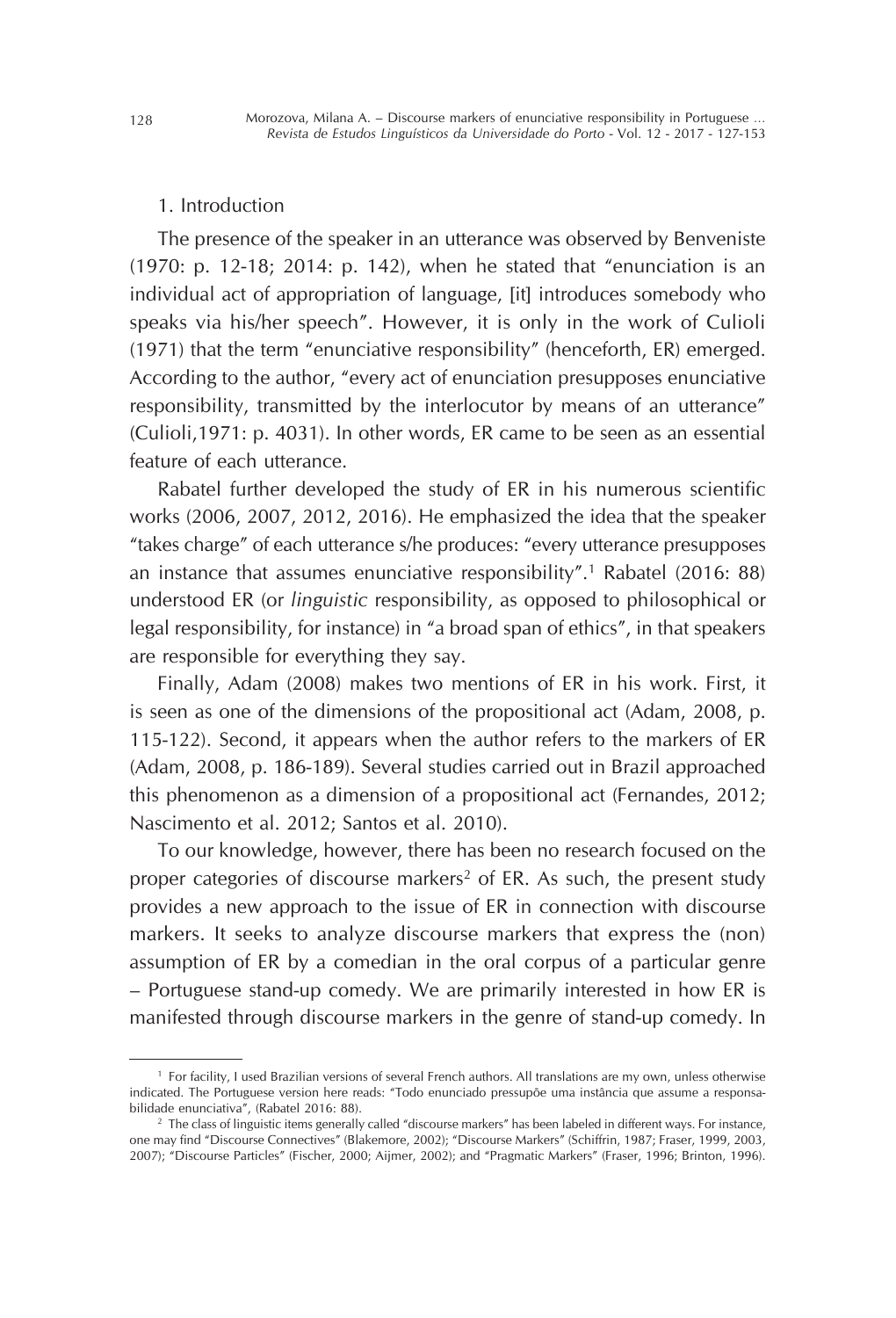this case, discourse markers constitute both the main objects of the textual analysis and the tools for its implementation.

The genre of Portuguese stand-up comedy provides an extremely rich and interesting ground for analyzing how ER is manifested in discourse. Needless to say, and thanks to the results of this investigation, it will be possible to take a significant step towards the global characterization of the genre of stand-up comedy, which so far has not been given proper attention.

This study contains mixed method research. Applying both quantitative and qualitative methods, we aim not only to analyze the frequency and the distribution of different categories of markers of ER in the corpus, but also to address the fundamental question of whether the degree of responsibility in all the analyzed categories of discourse markers is the same. Does a comedian assume responsibility for his/her discourse in a Portuguese stand-up performance by means of such linguistic units as discourse markers? To what extent do different categories of discourse markers manifest ER and its (non) assumption? These are the research questions we expect to answer in the present investigation.

2. From speaker's presence in discourse to the notion of ER and Point of View (PoV)

Some of the early ideas on the existence of the category of ER echo back to Benveniste's work on general linguistics (1970, 1971, 2014). Unlike Culioli (1971) and Rabatel (2006, 2007, 2012, 2016), however, he did not acknowledge ER as a linguistic phenomenon. For Benveniste, the main claim was that the speaker is present in the utterance s/he produces. As stated in his work on the formal apparatus of enunciation (Benveniste, 1970: p. 12-18, 2014: p. 141), "enunciation is the enactment of language through an individual act of use." In other words, it is the act of producing an utterance by the speaker. The speaker, given that s/he is familiar with the language system of a particular language, resorts to the abstract system of language and produces an utterance. The language, in its abstract form, serves as a necessary instrument for the speaker.

It is fair to ask why such an utterance is not a mere instance of *parole* (speech), as it would be in the language/speech binary dichotomy found in Saussure (1959[1906-1911], 2014). It is important to understand that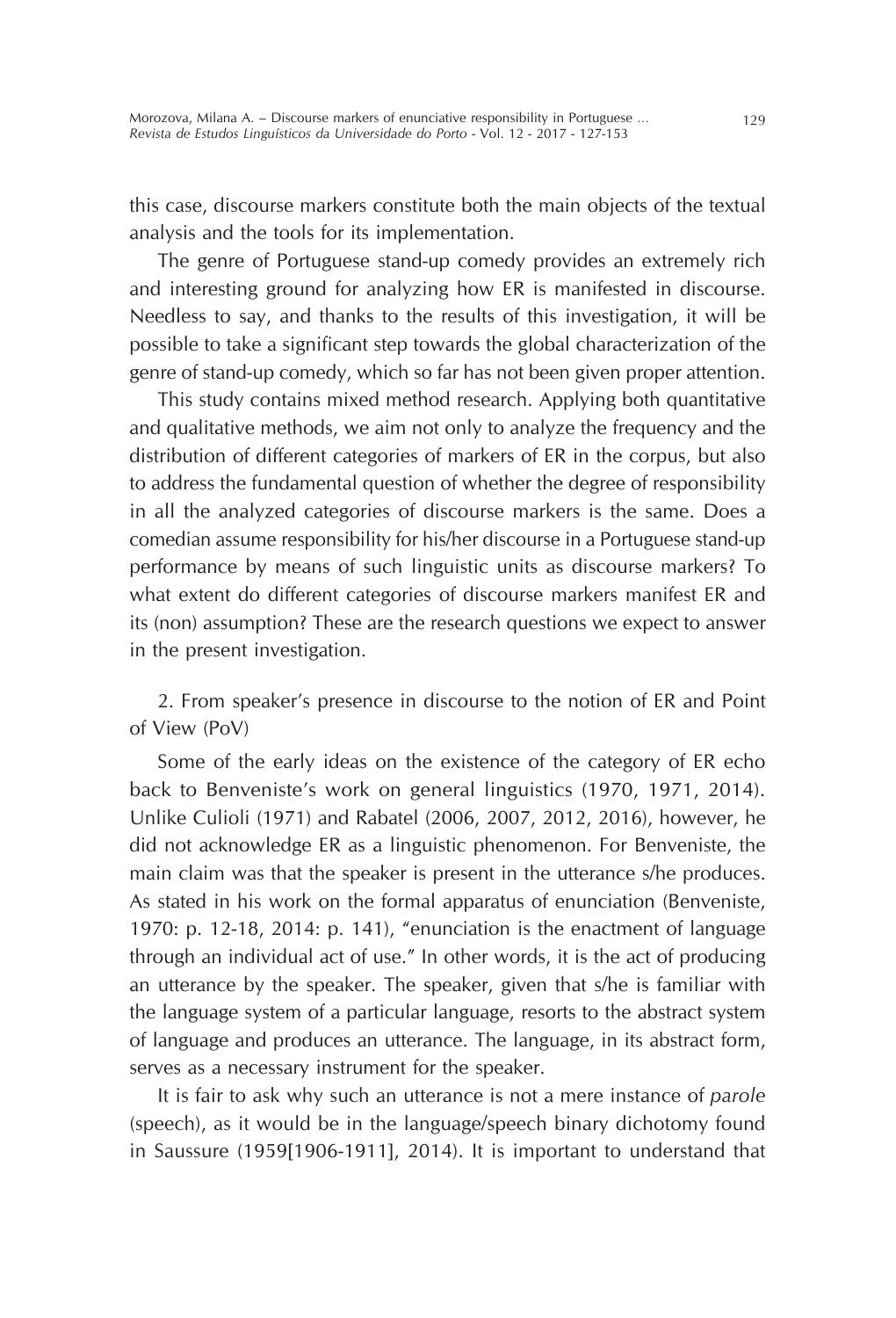Benveniste is not interested in text as an object and ultimate instance of speech; he distinguishes enunciation as a third dimension precisely because he is interested in the proper act of producing, i.e. the way the speaker mobilizes the abstract language system on his/her behalf. Benveniste (2014: p. 143) defines enunciation in relation to language as a process of appropriation. In other words, the speaker appropriates the abstract language system, or the formal apparatus of the language, as he produces an utterance. Thus, "enunciation [as] an individual act of appropriation of language introduces somebody who speaks via his/her speech" (Benveniste, 2014: p. 142). Further, "the individual act by which one uses language first introduces the speaker as a parameter among the necessary conditions for the enunciation" (*Ibid*.).

Thus, in the Benvenistian sense, each act of enunciation is highlighted by the speaker's presence, i.e. the speaker declares himself and assumes the language. The speaker's presence is highlighted by a number of specific forms (Benveniste, 2014: p. 143-145), such as the emergence of indices of person (e.g. personal pronouns), other indices (e.g. demonstratives), tenses, certain syntactic functions, and certain modalities. The personal indices (I-you) occur within the utterance to denote the individual who produces the utterance (I) and to denote the addressee (you). Tenses are another linguistic category that highlights the relation between the speaker and the utterance, marking his/her own presence within the enunciation. As the author states, "[f]or a speaker speaking of himself, the fundamental tense is the 'present'; everything accomplished for which he assumes responsibility by stating it in the first person of the perfect is cast without fail back into the past" (Benveniste 1970: 214). As can be clearly seen, the idea of the assumption of responsibility by the speaker originally developed from his/ her presence in discourse.

Furthermore, certain syntactic functions, which Benveniste (2014: 144- 145) defines as interrogation, intimation, and especially assertion, aim to communicate the presence of the speaker in the enunciation either by means of eliciting an answer via a linguistic process (interrogation), placing an order or an appeal via imperative mood, thus creating a need of immediate reaction from the addressee (intimation), or by means of stating something and communicating certitude (assertion).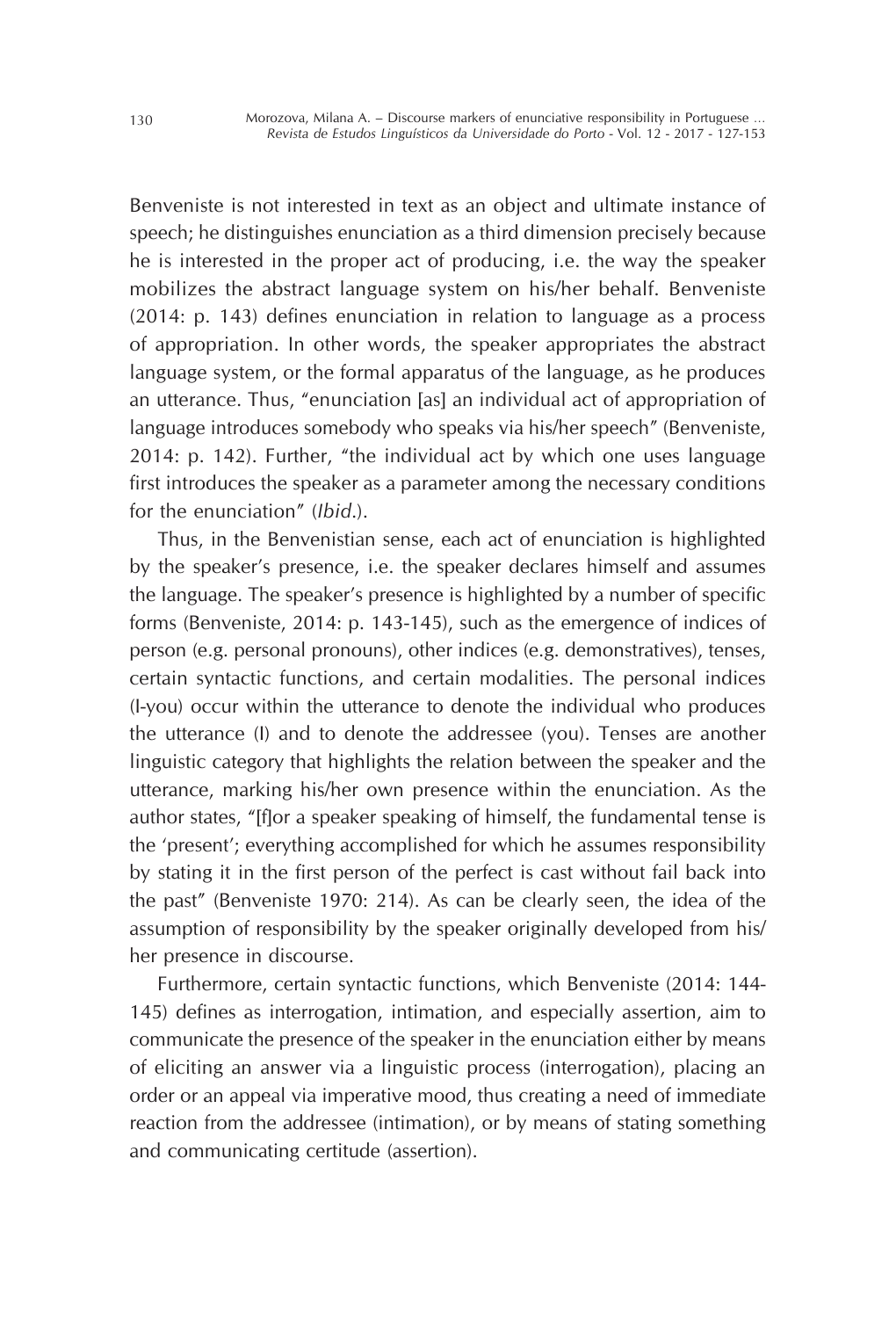Finally, various forms expressing modalities can highlight the speaker's presence in the utterance, such as "modes" (optative, subjunctive) of uttering the attitudes of the enunciator towards what it utters ("wish"), phraseology ("no doubt", "probably") indicating possibility, uncertainty, etc.

These are, as stated in Benveniste (2014: p. 143-145), the categories that indicate the presence of the speaker in an utterance.<sup>3</sup> This significant theoretical premise contributed to the emergence of ER as a linguistic category in the work of Culioli (1971), who coined the term "enunciative responsibility" and who was, according to Rodrigues, Passeggi & Silva Neto (2010), one of the first linguists who dedicated his work to the study of ER. As stated in Culioli (1971: p. 4031), "every act of enunciation presupposes enunciative responsibility, transmitted by the interlocutor by means of an utterance."

Lourenço (2013: 34) also believed that Culioli was the first to spot the existence of some sort of relation between the concepts of enunciation and ER. He did not, however, believe that Culioli provided a definition of what ER actually was.

It is noteworthy to point out that, as Rodrigues, Passeggi & Silva Neto (2010: 153) highlight, there is no consensus regarding the notion of ER among the authors who study it. Indeed, there are various interpretations of what ER is, depending on the angle of the research, as well as the theoretical framework involved. This paper investigates the notion of ER as defined by Rabatel (2006, 2007, 2012, 2016), who elaborated this phenomenon, as well as the notion of "point of view" (PoV), within the pragmatic and enunciative perspective in his numerous works on this issue, and by Adam (2008), who considers these two notions interchangeable in the textualdiscursive perspective.

First and foremost, several dictionaries on Discourse Analysis, such as *Key Terms in Discourse Analysis* (Baker & Ellece, 2011) and *Dicionário de Análise do Discurso* (Maingueneau & Charaudeau, 2004), omit a definition of "enunciative responsibility". As Rabatel (2006: 7) explains, the fact that ER is absent in dictionaries on language sciences demonstrates that this notion has not received proper treatment in the last decades. Moreover,

<sup>3</sup> Rabatel (2016: p. 75, 80), however, does not agree to this formulation of Benveniste. He uses examples to argue that a text can have traces of subjectivity and express a point of view even if it does not manifest any of these categories.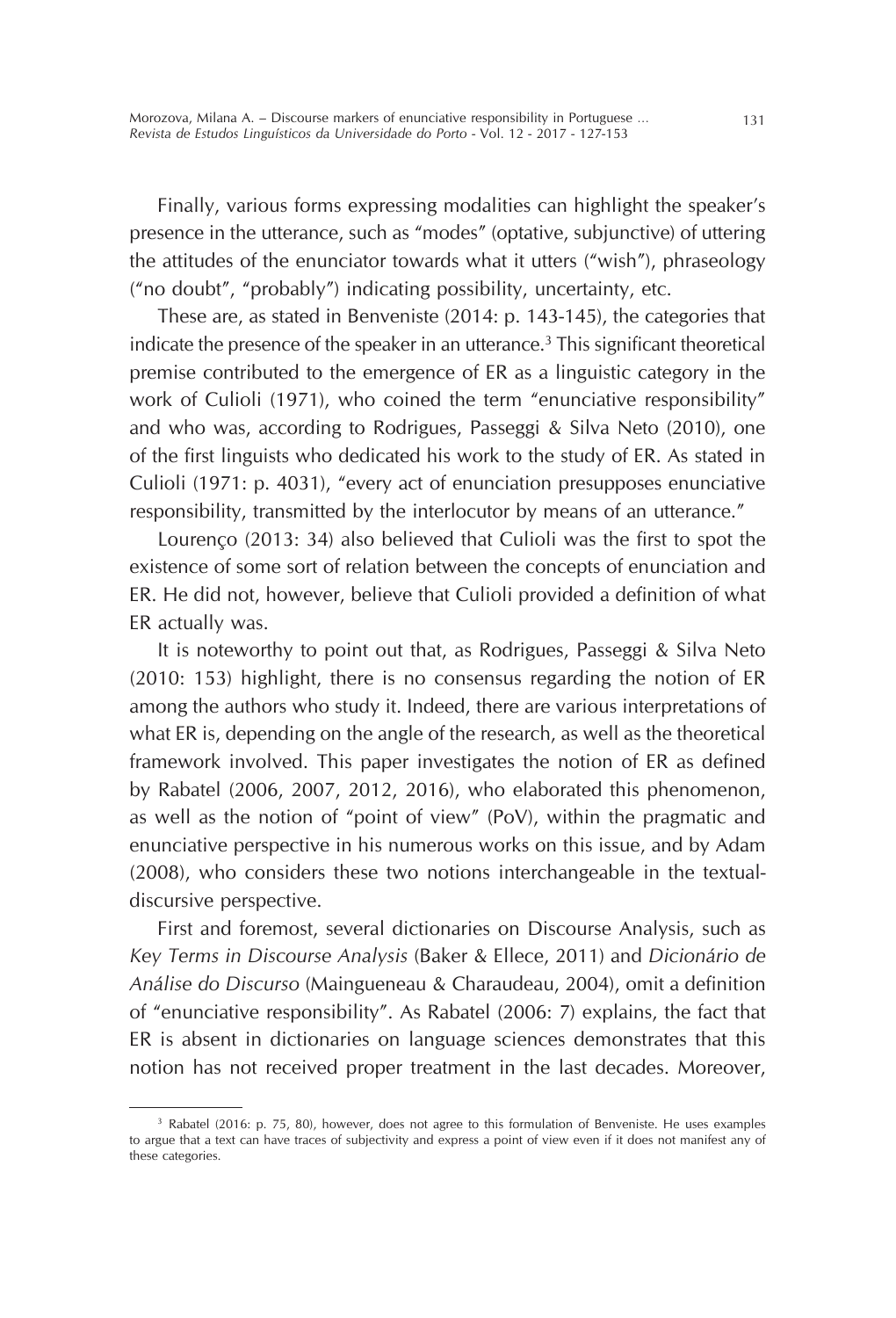the existence of numerous theories on dialogism (Bakhtin, 1981; Goffman, 1981), intersubjective relations (Culioli, 1971), and enunciative heterogeneity (Authier-Revuz, 1998) have made the question of enunciative responsibility even more opaque (*Ibid*.).

Despite its absence in dictionaries, Rabatel argues that ER is nevertheless present in relation to the speaker who "takes charge" of the utterances he produces (2006: 8). He claims that there are several possible angles to look at the concept of responsibility. In general terms, "responsibility is based on a certain idea of the duty to be: in this sense, responsibility is close to the notions of praxis and commitment" (Rabatel (2006: 3).<sup>4</sup> However, after looking at other alternatives for defining the concept of responsibility, the main conceptual "clash" is demonstrated by means of opposing the legal and ethical senses of responsibility. As the author suggests (Rabatel 2006: 7-8), in the legal sense of the notion of responsibility, the individual can be held responsible for his actions, or he might not be, unless he declares irresponsibility. In the ethical sense and from the standpoint of morality, the individual is responsible, from the beginning to the end, for every act; nothing escapes ethics (*Ibid*.). Now, looking at linguistic responsibility, it can either follow the path of the legal sense and thus be very limited, or responsibility can be used in a very broad sense of ethics. Both are possible: "to reduce the span of linguistic responsibility to the legal is to learn to avoid falling by its words under the law: this is a pure technique. To apprehend the responsibility under its broadest span is to say that the speakers are responsible for everything they say" (*Ibid*.).

As stated in Rabatel & Koren (2012: p. 16), responsibility results from conversational maxims, in particular, from the principle of sincerity: "what we assert, we are supposed to assume."5 The same idea is expressed in Maingueneau (1998: p. 115): "to state an assertion, in particular, is to state it to be true and to guarantee its truth."6 Thus, ER is defined as "assuming

<sup>4</sup> "La responsabilité s'appuie sur une certaine idée du devoir être: en ce sens, la responsabilité se rapproche des notions de praxis et d'engagement..." (Rabatel 2006: 3).

<sup>5</sup> "(…) ce qu'on asserte, on est censé l'assumer", Rabatel & Koren (2012: p. 16).

<sup>6</sup> "(…) énoncer une assertion, en particulier, c´est poser son énoncé comme vrai et se porter garant de cette vérité", Maingueneau (1998: 115).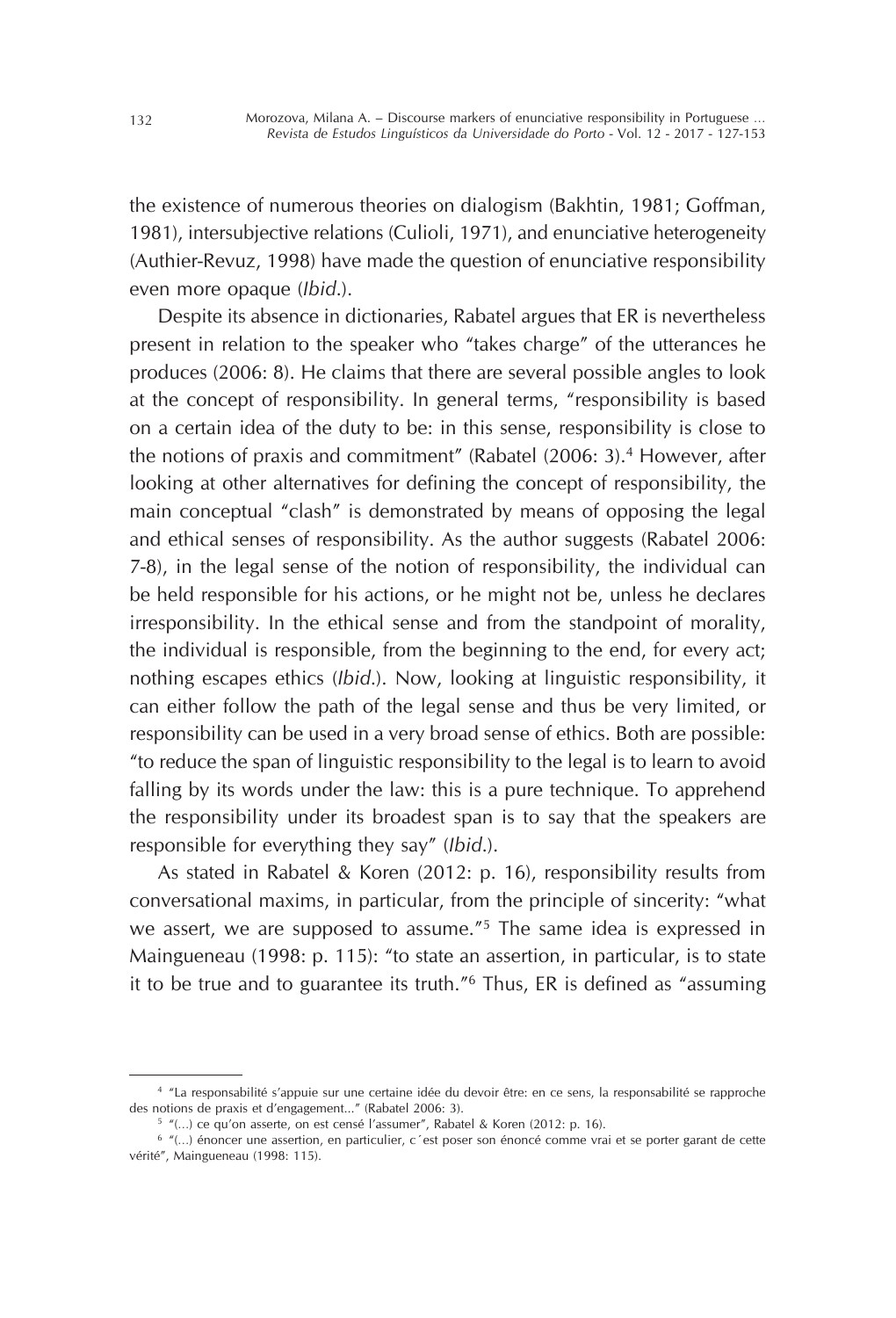the propositional content of a speech as true" (Rabatel, 2016: p. 94) and a PoV defined as a propositional content in a wide sense<sup>7</sup>.

Rabatel makes an important distinction between ER and quasi-ER (*imputation*). In the case of ER, the speaker (E1 / L1)8 considers the propositional content  $(=$  the expressed PoV in the utterance) to be true. Thus, he assumes responsibility for the attributed PoV. However, when the speaker (E1 / L1) takes into consideration the propositional content  $(=PoV)$ , but attributes ER to  $e2<sup>9</sup>$  it is difficult to talk about assumption of ER on behalf of the speaker. In this case, Rabatel refers to it as quasi-ER. To take into consideration a PoV means to integrate it into discourse without claiming its veracity<sup>10</sup> (Rabatel, 2016: p. 93). In this way, the speaker (E1 / L1) can stay neutral towards the expressed PoV or he may distance himself from it.

For Adam (2008), the notions of PoV and ER are somewhat similar to the case of "pure" ER in Rabatel (2016), i.e. to express a PoV is to assume ER for what is said. In Adam's view, ER is a linguistic notion that can be approached from the three dimensions of a propositional act: a) the construction of a discursive representation (Rd); b) the assumption of responsibility for this Rd or PoV; and c) the illocutionary force of speech acts, inseparable from the argumentative orientation of the utterance (Adam, 2008: p. 111). In addition to that, the notion of ER is inseparable from PoV – both are situated within the scope of polyphony and account for a polyphonic unfolding of the utterances<sup>11</sup>, i.e. the speaker may distance himself from the PoV1 of the first enunciator (E1) and identify himself with the PoV2 of the second enunciator (E2).

In line with the theoretical assumptions held by Rabatel (2016) and Adam (2008) concerning the notions of ER and PoV, I consider ER an assumption of the propositional content of the utterance (or PoV) as true. At the same time, I define ER as a linguistic mechanism that allows evaluating the degree of the speaker's involvement in texts by means of various linguistic forms

<sup>7</sup> "...o PDV em sentido amplo dá conta de pontos de vista de todo tipo, em todos os contextos", (Rabatel, 2016: p. 66).

<sup>&</sup>lt;sup>8</sup> E1 / L1 stand for "Enunciador 1 / Locutor 1", according to Rabatel (2016).

<sup>9</sup> e2 stands for "enunciador 2", according to Rabatel (2016).

<sup>10</sup> "O levar em conta, como seu termo indica, diz respeito aos PoV dos outros, que L1 / E1 integra em seu dizer, sem se pronunciar sobre a veracidade deles" (Rabatel, 2016: p. 93).

<sup>11</sup> "A responsabilidade enunciativa ou ponto de vista (PdV) permite dar conta do desdobramento polifônico: o locutor (L) se dissocia de um PoV1 (felicitação) de um enunciador E1, enquanto se associa ao PdV2 (reprovação) de um enunciador E2" (Adam, 2008: p. 110).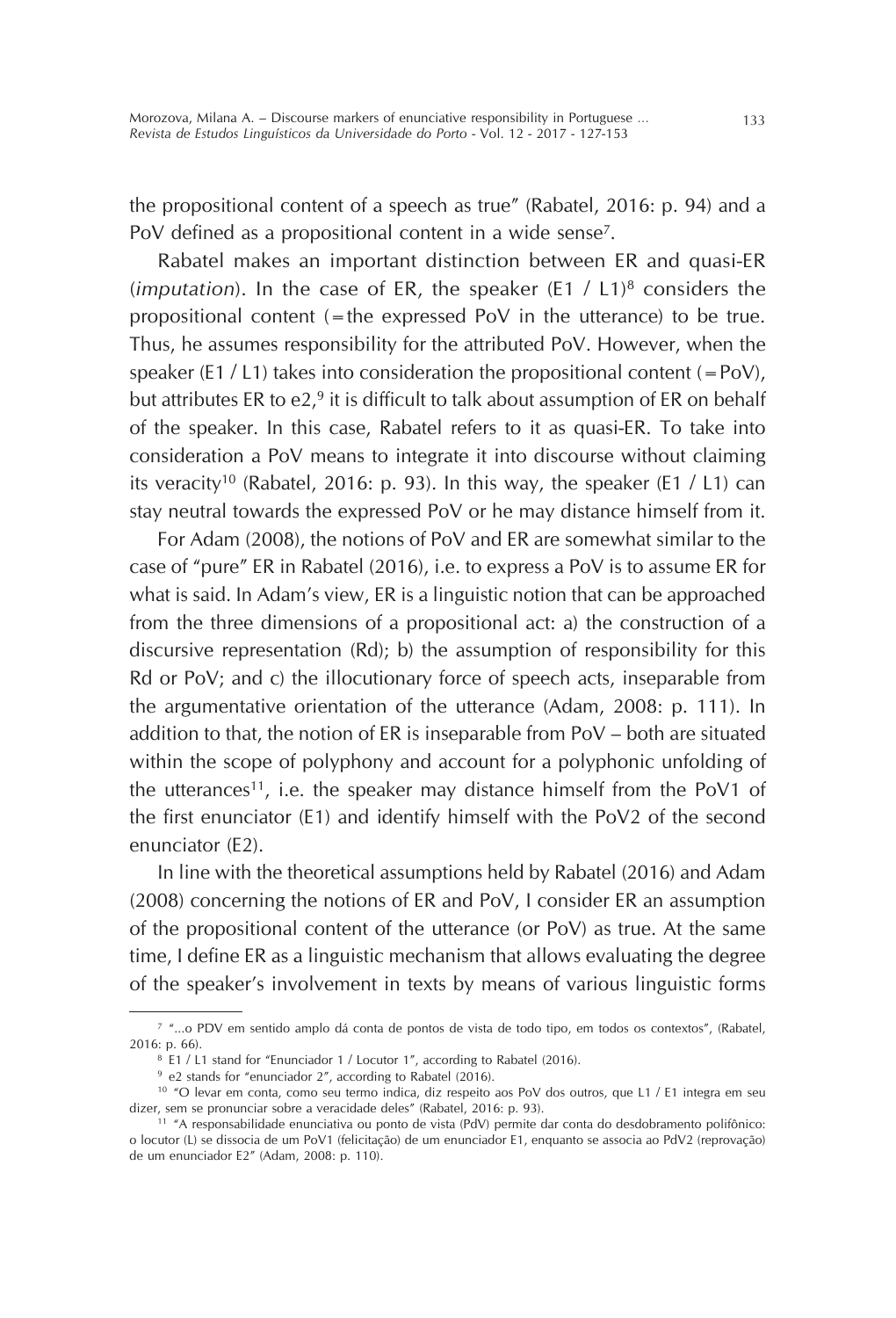and constructions. In this paper, I am particularly interested in the linguistic category of discourse markers (or *connectors*, in Adam) and the way they signal ER in humorous discourse of the genre stand-up comedy.

## 3. Towards the Textual Analysis of Discourse (TAD)

Textual Analysis of Discourse (henceforth TAD), developed by Adam (2008), is described as "…a theory of co(n)textual production, which should necessarily be based on the analysis of concrete texts" (Adam 2008: 13).12 This formulation provides a synthesized articulation between an elaboration of a theoretical framework, on the one hand, and its implementation on the analyses of concrete empirical texts, on the other. Based on the relations of separation and complementarity, Adam (2008) brings forward his new theory as an attempt to approach Text Linguistics (TL), thinking of a correlation between text and discourse. Text Linguistics (TL), according to this perspective, is seen a part of the larger domain of Discourse Analysis (DA).

ER is one of the principal notions of TAD and it rests on the idea that certain linguistic units (see the categories below) assume (or not) responsibility for what is stated in texts. In other words, it is a mechanism that allows evaluating the degree of authorship manifested in texts. For Adam (2008), ER is one of the three principal dimensions of propositional acts, together with discursive representation (Rd) and illocutionary force (see FIGURE 1).

It is important to stress that unlike Rabatel (2016), Adam (2008) makes no terminological difference between ER and PoV. In other words, for Adam these are entirely interchangeable terms.



FIGURE 1: The three principal dimensions of a propositional act, as proposed by Adam (2008: 111)

 $12$  "...uma teoria da produção co(n)textual de sentido que deve, necessariamente, ser fundada na análise de textos concretos" (Adam 2008: 13).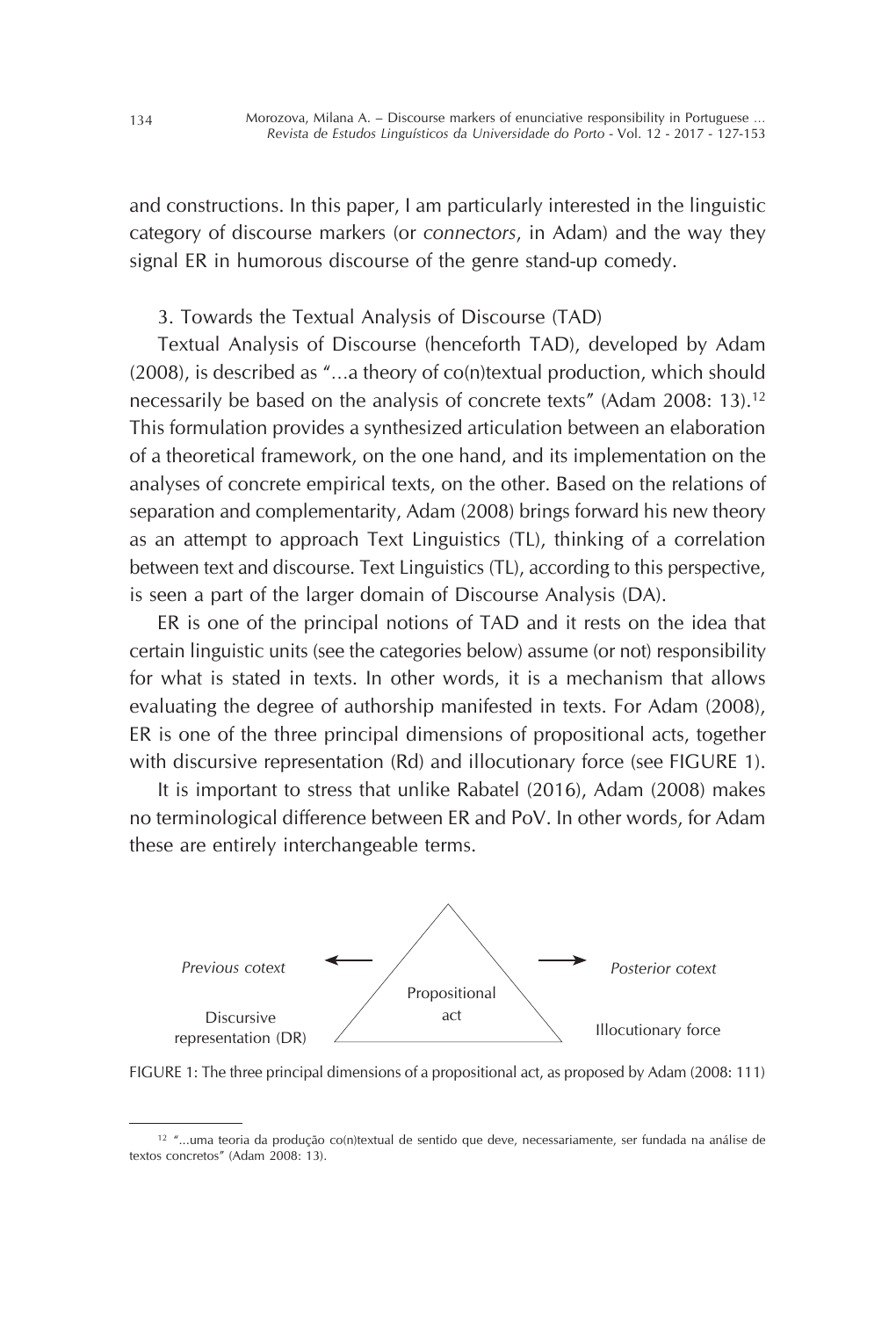ER implies having a PoV about a certain discourse object. Accordingly, as we analyze an utterance we can identify various types of PoV. The speaker can assume ER and, in this case, we have a range of linguistic resources that indicate the assumption at our disposal. In case the speaker wishes to distance himself from what is stated, he may delegate responsibility to another source of knowledge. PoV that are introduced by, for instance, "*segundo*" or "*de acordo com*" (Eng.: "according to") mark a textual zone under dependence of a source of knowledge (epistemic mediation) (Adam 2008: 115). Besides, a PoV may be left anonymous (for instance, by means of verbs in the  $3^{rd}$  person, singular<sup>13</sup>). Alternatively, ER can rest on perceptive mediation, that is, it can be expressed by means of verbs like *to see*, *to hear*, *to feel*, etc.

According to Adam (2008: 117), the degree of ER is highlighted by a large number of linguistic forms, which he groups into 8 major categories, in this way expanding the original description proposed by Benveniste (1974: 79-88). These categories include:

- (1) Personal deixis: possessives (*my* / *your*) and demonstrative pronouns (*this*14);
- (2) Spatial and temporal deixis: adverbs (*yesterday*, *tomorrow*, *here*, *today*), nominal groups (*this* morning, open *this* door), prepositional groups (*in two minutes*), adjectives (*last* week), certain pronouns (he thinks of *me*), and certain determinants (*my* arrival15);
- (3) Tenses: correspond to various types of temporal localization regarding the speaker's position and are subdivided into diversified plans of enunciation;
- (4) Modality:
	- 4.1. objective modality (*must*, *it is necessary that*…);
	- 4.2. inter-subjective modality (*imperatives*, *interrogatives*, *should*, *can/could*);
	- 4.3. subjective modality (*want*, *think*, *hope*);
	- 4.4. opinion verbs (*believe*, *know*, *ignore*);

<sup>&</sup>lt;sup>13</sup> This will greatly depend on the semantic value of the verb and on the linguistic context, since not all the verbs in the third-person, singular, will necessarily imply an attribution of an anonymous PoV.

<sup>14</sup> According to Adam (2008: 117).

<sup>&</sup>lt;sup>15</sup> The objective of this paper is not to discuss the inclusion of personal and possessive pronouns in the category of spatial and temporal deixis as it apperas in Adam's classification.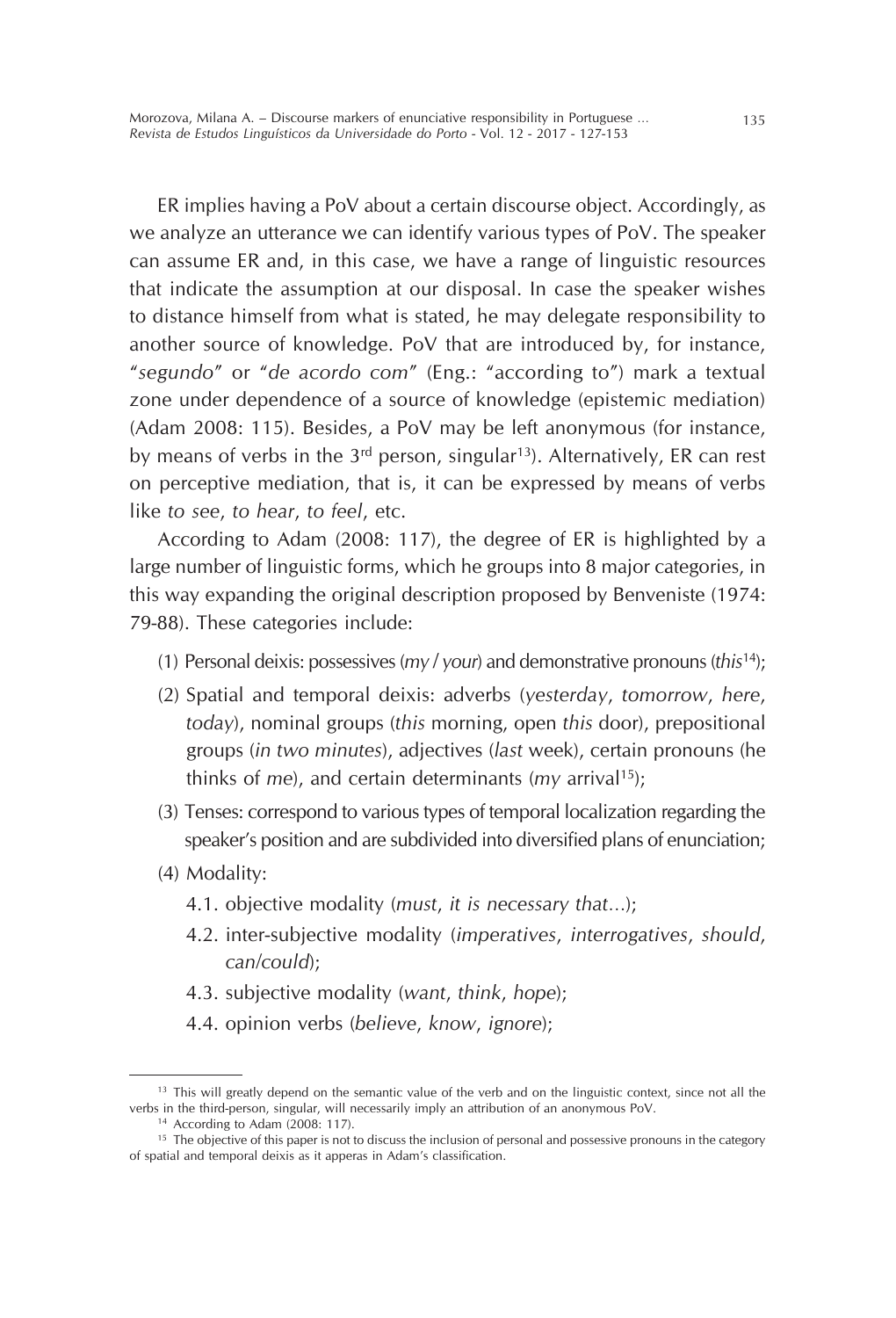- 4.5. opinion adverbs (*maybe*, *perhaps*, *certainly*, *undoubtedly*);
- 4.6. affective (*small*), evaluative (*gentle*) and axiological (*good* / *evil*) lexemes;
- (5) Different types of representation of speech (people or characters): direct speech, free direct speech, indirect speech, and free indirect speech.
- (6) Mediating instances:
	- 6.1. markers like *according to, conforming to*;
	- 6.2. verbs like *it seems like*…, *they state that*…;
	- 6.3. reformulations like *they say that*…, *some people say that*… .
- (7) Autonomic modality: when nonconformity takes place within discourse (*what do you call it*, *to put it better*)
- (8) Indications of thoughts or perceptions: perceptive focalization (*see*, *hear*, *feel*, *touch*) and cognitive focalization (represented knowledge or thought).

Thus, according to Adam (2008), these are the linguistic resources that textually highlight the degree of ER and PoV.

Now, returning to the very beginning, we have said that ER in the framework of TAD occurs in two moments: first, it is seen as one of the dimensions of the propositional act (Adam, 2008, p. 115-122); second, it appears when the author refers to the markers of ER (Adam, 2008, p. 186-189). It is now time to turn to the categories of discourse markers expressing ER.

4. Delimiting the scope of the research: discourse markers of ER

The notion of ER reappears when Adam refers to the markers of ER (Adam 2008: 186-189). Using the term "connector" as hyperonym, Adam distinguishes three subclasses of markers (argumentative connectors, textual organizers, and markers of ER) and endows them with a common function, namely, to segment or to link blocks of text (Adam 2008: 178). The discourse markers, or the "connectors" as Adam determines these linguistic units, lie within several textual levels. Thus, argumentative connectors depend on the level of texture (N4), the level of enunciation (N7), and on argumentative orientation (N8); textual organizers depend on the level of texture (N4);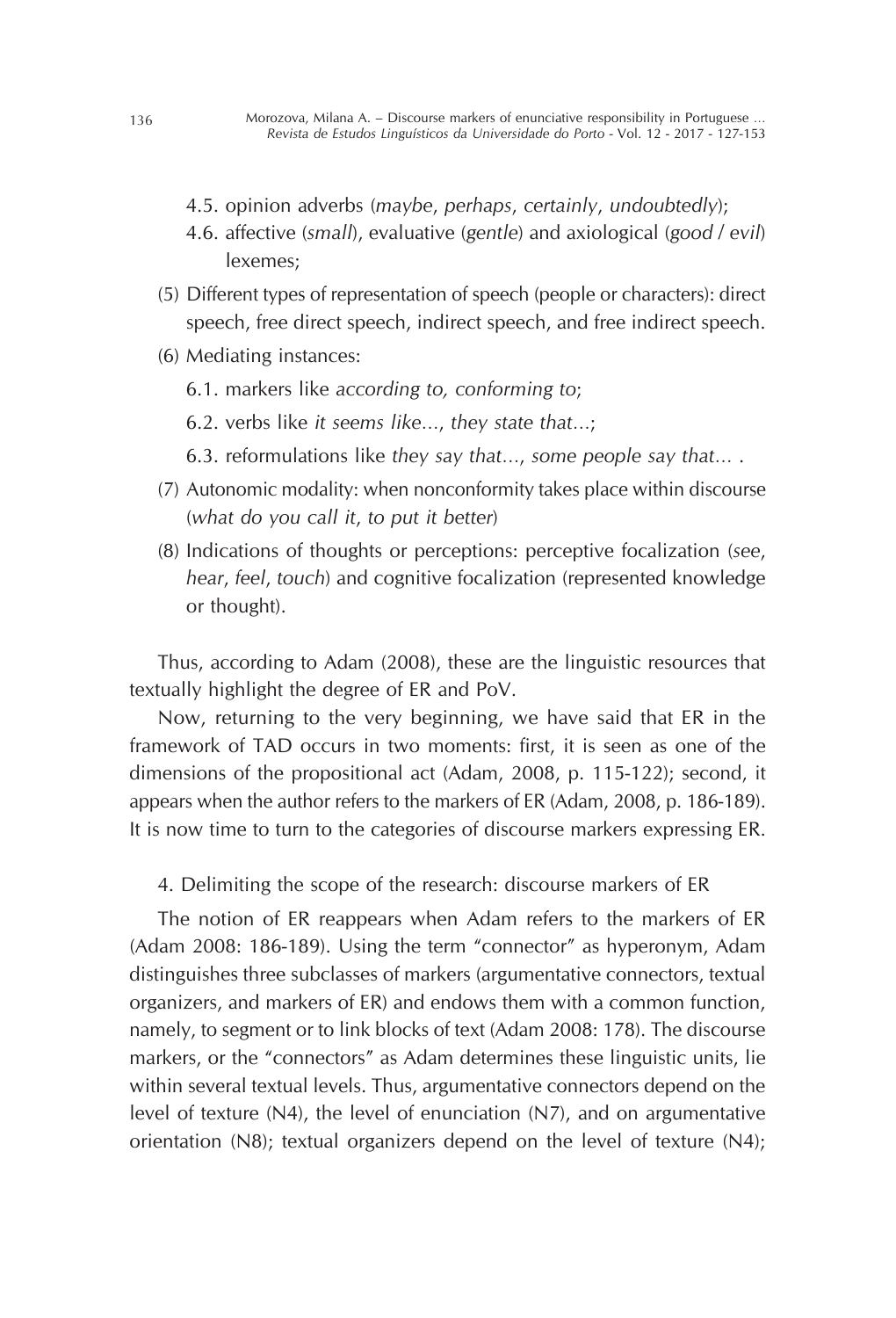and markers of ER depend on the level of enunciation (N7) (see FIGURE 2). Their main and fundamental function is to highlight a connection between two semantic units in order to create the following structure *p CONEX q* (Adam 2008: 180).  $\frac{1}{2}$  and  $\frac{2000}{100}$ . The levels of textual and discourse and  $\frac{1}{2}$ 



FIGURE 2: The levels of textual and discourse analyses, as proposed by Adam (2008: 61)

According to Adam, what makes these items unique is the fact that, but for the connecting function, they manifest ER (or PoV, according to Adam's terminology) and/or argumentative orientation (which overlaps with the three principal dimensions of a propositional act).

If we take a closer look at the scope of the markers of ER, which attribute different PoV to various parts of texts, three categories emerge: markermediators ("*de acordo com*" /"*according to"*, "*segundo*" /"*conforming to*" etc.), markers of reformulation ("*isto é*" / "*that is*", "*em outras palavras*" / "*in other words*" etc.), and markers of conversational structure ("*bom*" / "*well*", "*você vê/tu vês*" / "*you see*", "*você sabe/tu sabes*" / "*you know*"etc).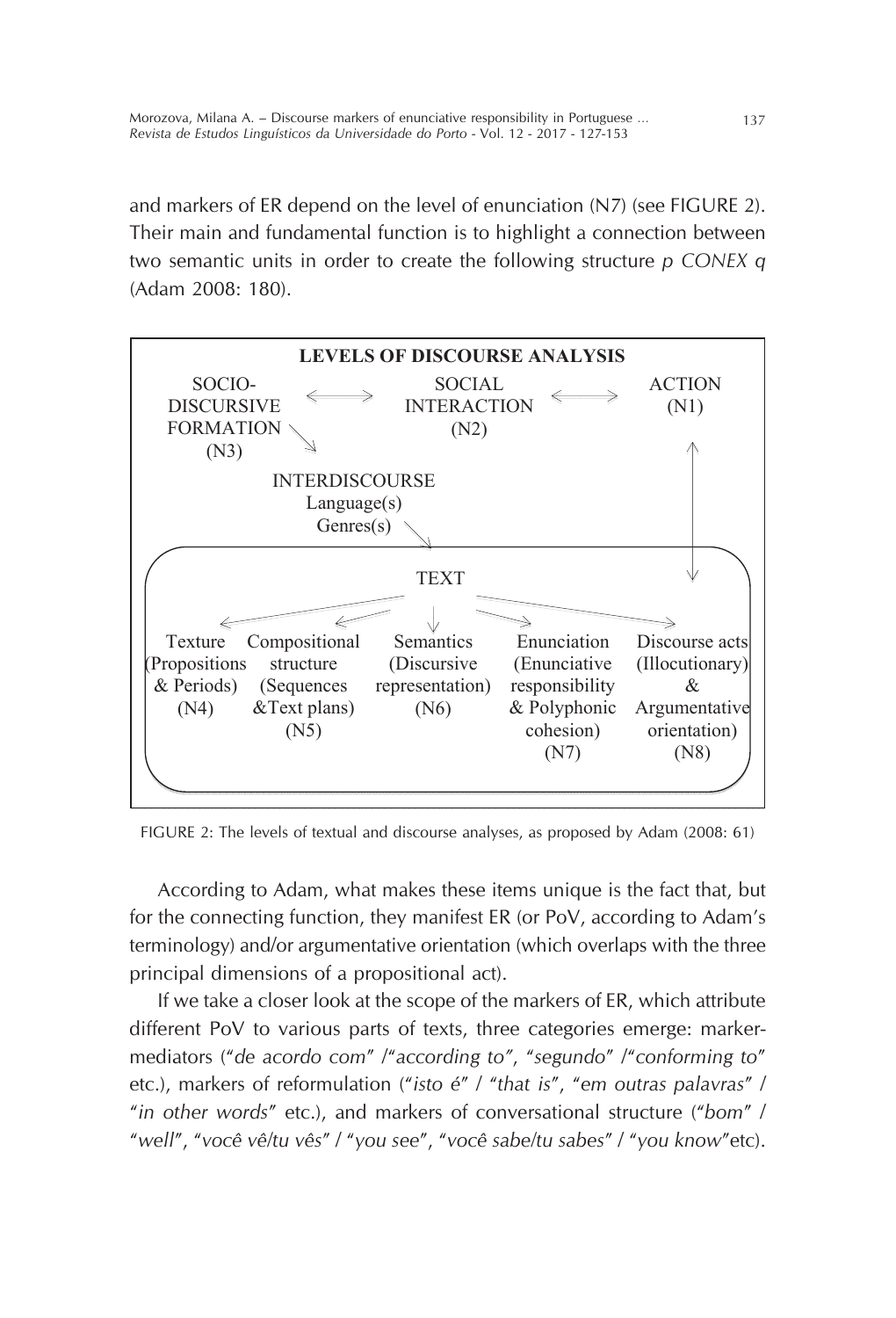|                                       | Markers-mediators (or markers of sources<br>of knowledge) | according to, conforming to, in order to,<br>from a secure source, in Brussels, in the |
|---------------------------------------|-----------------------------------------------------------|----------------------------------------------------------------------------------------|
| Markers of FR                         |                                                           | Socialist Party,                                                                       |
| (attribute a PoV<br>to parts of text) | Markers of reformulation                                  | that is, in other words, [N1] is/is called<br>$[N2]$ , in one word,                    |
|                                       | Markers of conversational structure and<br>other phatics  | well, so, you know, you see, eh,                                                       |

TABLE 1: Discourse markers of ER, as proposed by Adam (2008)16

For Adam (2008, p.187), PoV is often marked not just by the connectors like "*de acordo com*" / "*according to*" and "*segundo*" / "*conforming to*", but also by metonymic indicators like *in the Socialist Party*, *in Brussels*, etc., along with marker-mediators of sources of knowledge. The category of markers of reformulation is quite important since it signals modification of the PoV, in case it is a non-paraphrastic reformulation<sup>17</sup> (Adam, 2008: p. 187). The third category of markers of conversational structure plays an extremely important role in oral texts, for "it punctuates them" (Adam 2008, p. 188).

### 5. The *corpus* under investigation: Portuguese *stand-up comedy*

In terms of discourse analysis and the diversity of discourse practices, ER as a category of TAD has already been analyzed in terms of journalistic (Marques 2013), juridical (Soares & Rodrigues 2016), and scientific discourse (Duarte & Pinto 2005). However, to my knowledge, there has been no investigation carried out in the domain of humoristic discourse, especially regarding stand-up comedy. In fact, investigation of Portuguese stand-up comedy is generally missing, turning it into a more appealing and challenging ground for the study.

Although I do not here attempt to look at the genre of stand-up comedy from the perspective of genre studies, it is necessary to approach the selected type of comic interaction while taking into consideration its key properties and essential features, which include timing, paralanguage, and audience. These elements make the genre noteworthy and unique.

<sup>16</sup> The present table is taken from Coutinho (2008: p. 199).

<sup>&</sup>lt;sup>17</sup> According to Lopes (2014: p. 34), reformulation can be paraphrastic (when the exact equivalence between the discursive segments is observed), and non-paraphrastic (which implies a change of enunciative perspective).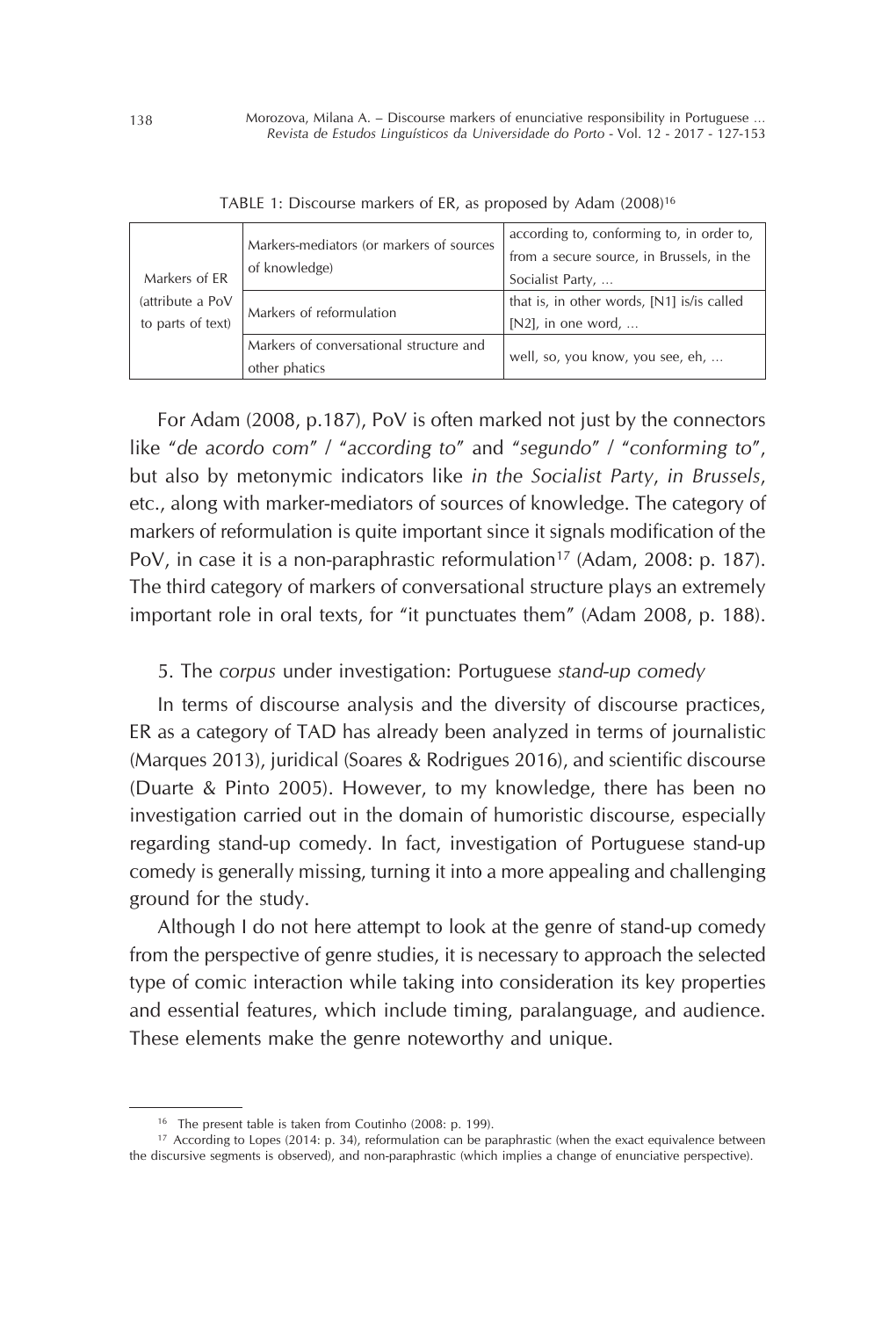Stand-up comedy usually implies a comedic performance by a single comedian telling jokes on a stage in order to produce the audience´s laughter. More precisely definition, it is "an encounter between a single, standing performer behaving comically and/or saying funny things directly to an audience, unsupported by very much in the way of costume, prop, setting, or dramatic vehicle" (Mintz1985: 71). Although stand-up comedy may seem to be a relatively new genre, Mintz (1985) argues that it is one of the oldest forms of humoristic expression and that it has a long history and plays an essential social role in the society. Tracing the history of the comic genre in Portugal, one can see that the role of stand-up comedy has been downplayed (compared to other genres of comic expression like film comedy or humoristic literature). While the genre of stand-up emerged in Brazil in the 1960s, it was only in 2004, when the program "*Levanta-te e Ri*" was presented on the popular network *SIC,* that the Portuguese were introduced to the so-called "one man show". Even though the program is not officially transmitted anymore, new comedians come onto the scene and gain the audience´s interest.

The textual analysis of DMs in the present study was carried out on a 41,651-word oral corpus collected from the Portuguese stand-up show *Graças a Deus*<sup>18</sup>– the first stand-up club in Portugal to host performances in Lisbon and transmit them on local TV channel (*Canal Q*). The analyzed programs were filmed between 2014-2015 – a period that corresponds to the time when all the samples had been collected. The total duration of the recordings is 3 hours 34 minutes and all samples were recorded and transcribed following specially elaborated transcription conventions (based on Discourse Transcription, Dubois, 1991, 2004; C-ORAL-ROM Project and CHAT Transcription Format, MacWhinney, 2000).

6. Quantitative and qualitative analysis of discourse markers that signal ER

Completion of the quantitative analysis verified a definitely uneven distribution among the three categories of discourse markers of ER (see TABLE 2).

<sup>18</sup> At present, the stand-up comedy club *Graças a Deus* (*Thank God*) is closed. The club functioned for a short period between 2014 – 2016 and produced one full TV season of stand-up shows. Nowadays, some of the comedians perform at *Teatro Villaret* in Lisbon.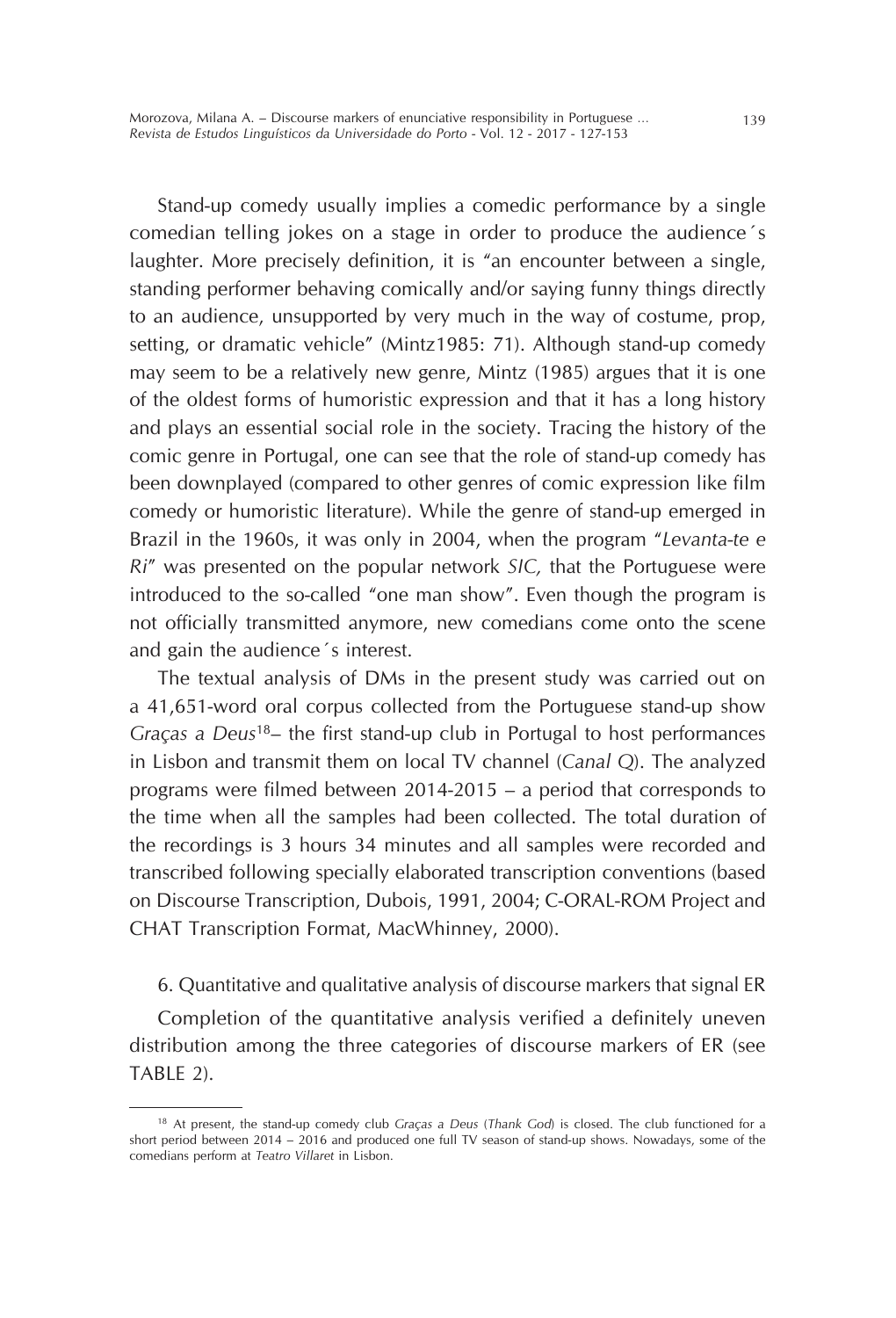|                                         | <b>Categories of DMs</b>     | <b>DMs</b>       | Nº of occurrences | % of occurrences |
|-----------------------------------------|------------------------------|------------------|-------------------|------------------|
|                                         | Marker-mediators (or markers | segundo          | 1                 | 1,11             |
|                                         | of sources of knowledge)     | (according to)   |                   |                  |
|                                         | Subtotal                     |                  | $\mathbf{1}$      | 1,10             |
|                                         |                              | quer dizer       | 16                | 17,58            |
|                                         |                              | $(1$ mean $)$    |                   |                  |
|                                         | Markers of reformulation     |                  |                   |                  |
|                                         |                              | ou seja          | 3                 | 3,30             |
|                                         |                              | (this)           |                   |                  |
|                                         | Subtotal                     |                  | 19                | 20,88            |
|                                         |                              | bem              | 11                | 12,09            |
| Discourse markers of ER<br>(Adam, 2008) |                              | (well)           |                   |                  |
|                                         |                              |                  |                   |                  |
|                                         |                              | bom              | 6                 | 6,59             |
|                                         |                              | (well)           |                   |                  |
|                                         | Markers of conversational    |                  |                   |                  |
|                                         | structure                    | então            | 44                | 48,35            |
|                                         |                              | (SO)             |                   |                  |
|                                         |                              |                  |                   |                  |
|                                         |                              | sabes/sabe/sabem | 10                | 10,99            |
|                                         |                              | (youknow)        |                   |                  |
|                                         | Subtotal                     |                  | 71                | 78,02            |
|                                         | <b>Total</b>                 |                  | 91                | 100              |

TABLE 2: Frequency and distribution of discourse markers of ER in Portuguese stand-up comedy

The category of marker-mediators (or markers of sources of knowledge) represents the lowest percentage of occurrences (1.27%). Only one example was found in all data collected:

(1) a. COM: Deus / Deus foi um homem muito ocupado ele fez tudo não é? / **segundo** mitologia / Deus / Os deuses criaram tudo / Mas há uma coisa que Deus não criou que foi o tempo // O tempo é coisa nossa / O tempo fomos nós que criámos / já pensaram nisso? /

b. COM: God / God was a very busy man he created everything didn´t he? / **according to** mythology / God / The gods created everything / But there was one thing that God didn´t create which was time  $\#$  Time is our thing  $\#$  We were the ones who created time / have you thought about it? /

The discourse markers "*segundo*" ("*according to*") is an external mark that signals the beginning of a PoV. It "indicates the opening of another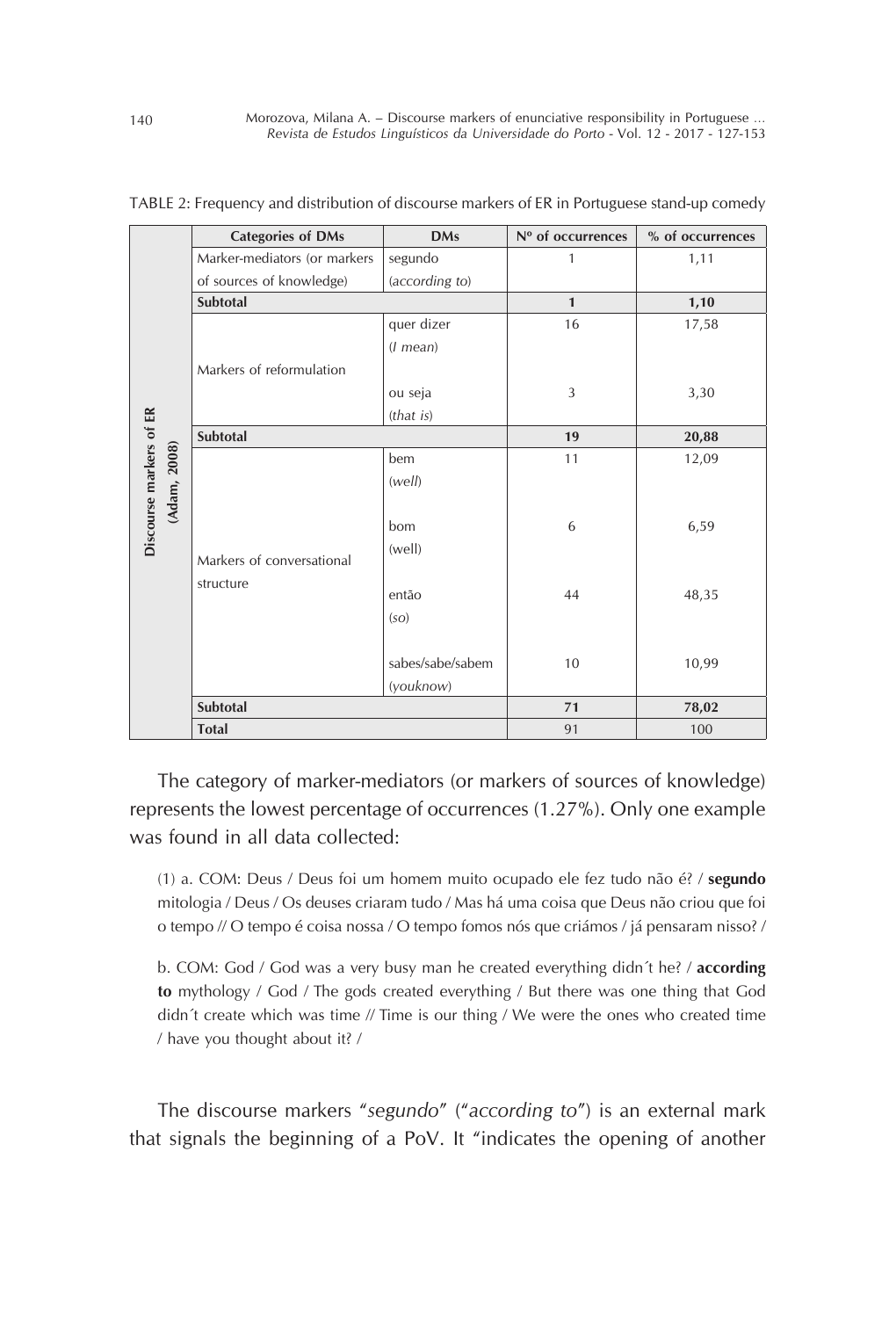enunciative space in the discourse of the speaker,"19 (Rabatel, 2016: p. 109). The use of this marker indicates the existence of epistemic mediation that inserts a PoV under dependence of mythology. Thus, in the example above, the comedian does not assume ER. Rather, it is delegated to another source of knowledge, namely, mythology.

The category of markers of reformulation turned out to be more present in the analyzed corpus (18.99% of total occurrences). Reformulation is "a metadiscursive operation by which the speaker re-elaborates a statement motivated by the intention to make his discourse more intelligible, reducing possible risks of incomprehension on the part of the interlocutor"20 (Lopes, 2014: p. 34-35). The markers "*quer dizer*" ("*I mean*") and "*that is*" ("*ou seja*") constitute this category. "*Quer dizer*" ("*I mean*") constituted 15.19% of total occurrences. The marker "*quer dizer*" ("*I mean*") is a crystallized expression, consisting of two verbal forms: the verb "querer" ("*to want*") in the third-person singular of the present tense, followed by the infinitive of the verb "dizer" ("*to say*") that merged and began to function as a fixed combination (Lopes, 2014: p. 36).

The data analysis has shown that there are various functions the marker "*quer dizer*" ("*I mean*") performs in the analyzed genre. First of all, "*quer dizer*"("*I mean*") is the marker of auto-reformulation. There are 13 occurrences of auto-reformulation in the corpus, i.e., instances where the speaker reformulates the previous statement in order to explain or clarify what he said earlier. This extremely frequent occurrence of modification of PoV (or, non-paraphrastic reformulation) indicates that the degree of the assumed responsibility is quite high. Consider the following examples:

(2) a. COM: Falando em gordas / a minha mãe / ah //

AUD: hhhh

COM: Não é gorda / **quer dizer** / a minha mãe não seria gorda / <a minha mãe não seria gorda> se ela medisse dois metros e dez / mas como ela não mede 2 metros e dez / ela mede 1 metro e 32 portanto //

AUD: hh

<sup>19</sup> "Os marcadores de escopo, tais como "conforme / segundo / de acordo com" (...) indicam a abertura de um outro espaço enunciativo no discurso do locutor" (Rabatel, 2016: p. 109).

<sup>20</sup> "...a reformulação é uma operação meta discursiva pela qual o falante reelabora um enunciado movido pela intenção de tornar mais inteligível o seu discurso, reduzindo eventuais riscos de incompreensão por parte do interlocutor" (Lopes, 2014: p. 34-35).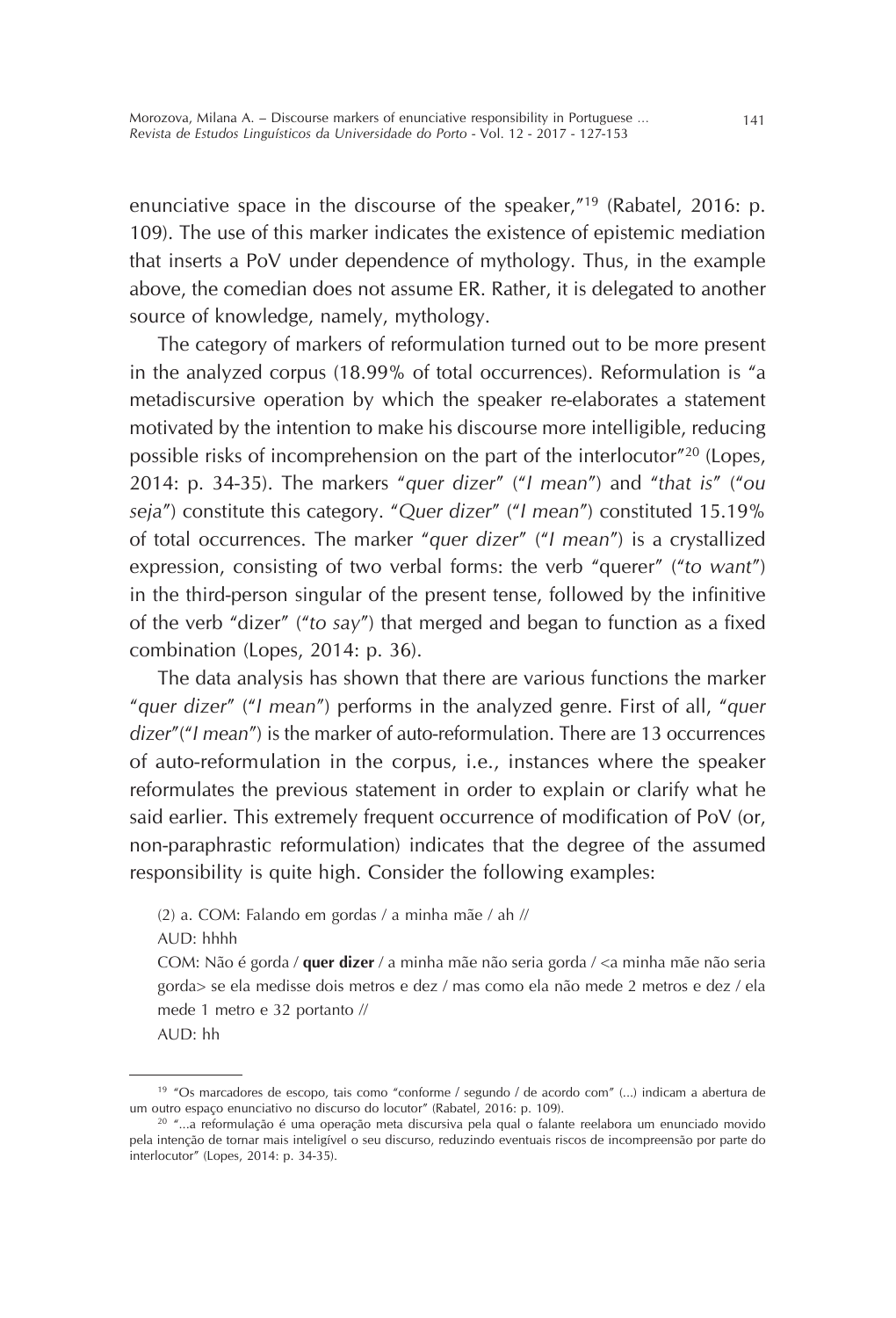b. COM: Speaking about fat people / My mother / ah // AUD: hhhh

COM: She isn't fat / **I mean** / my mother wouldn't be fat / <my mother wouldn't be fat> if her height was 2m10cm / but since her height isn´t 2m10cm / her height is 1m32 so // AUD: hh

(3) a. COM: Esta é uma música e é com ela que vou acabar e agradeço a toda a gente por terem vindo / **quer dizer** / não é que vocês tenham pago alguma merda / Mas muito obrigado por terem saído de casa /

b. COM: This is a song and it´s with this song that I´m going to finish and I thank everybody for coming / **I mean** / it´s not that you paid any shit / But thank you very much for coming out tonight /

There are cases, however, where the DM "*quer dizer*" ("*I mean*") does not serve as a marker of modification of PoV, but merely fulfills the textual function of a filler (Lopes, 2014: 36), i.e., it serves as a marker of construction of oral discourse in the process of speech (see the example below). Filler, in other words, is "a discursive pause that signals the process of the on-line formulation of the discourse itself, which reflects the non-planning of what is intended to be communicated"21 (Lopes, 2014: p. 40). The following example provides an illustration of this case:

(4) a. COM: Mas eu também costumo ver muita gente a entrar no cinema com comida / eu não estou a falar de pipocas / coca cola isso é normal / já vi pessoal a entrar com sandes hambúrgueres fatias de pizza / qualquer dia / **quer dizer** / está um gajo a ver um filme / no cinema a meio / dá-lhe fome / pega no telemóvel / estou sim / olhe eu queria encomendar rodízio de carne / AUD: hhh

COM: Aqui para o cinema do Globo / sala 4 fila J 12 /

AUD: hh

b. COM: But I also see many people enter the cinema with food / I´m not talking about popcorn / coke this is normal / I´ve already seen people enter with sandwiches hamburgers slices of pizza / one day / **I mean** / a guy is watching a film / in the cinema in the middle of the room / feels hungry / grabs his phone / hello / I´d like to order all-you- -can-eat barbecue /

 $AUD: hhh$ 

COM: Here to the cinema Globo / room 4 / line J 12 /

AUD: hh

<sup>21</sup> "...uma pausa discursiva preenchida, sinalizando o processo da formulação on-line do próprio discurso, que reflete a não planificação prévia do que se pretende comunicar" (Lopes, 2014: p. 40).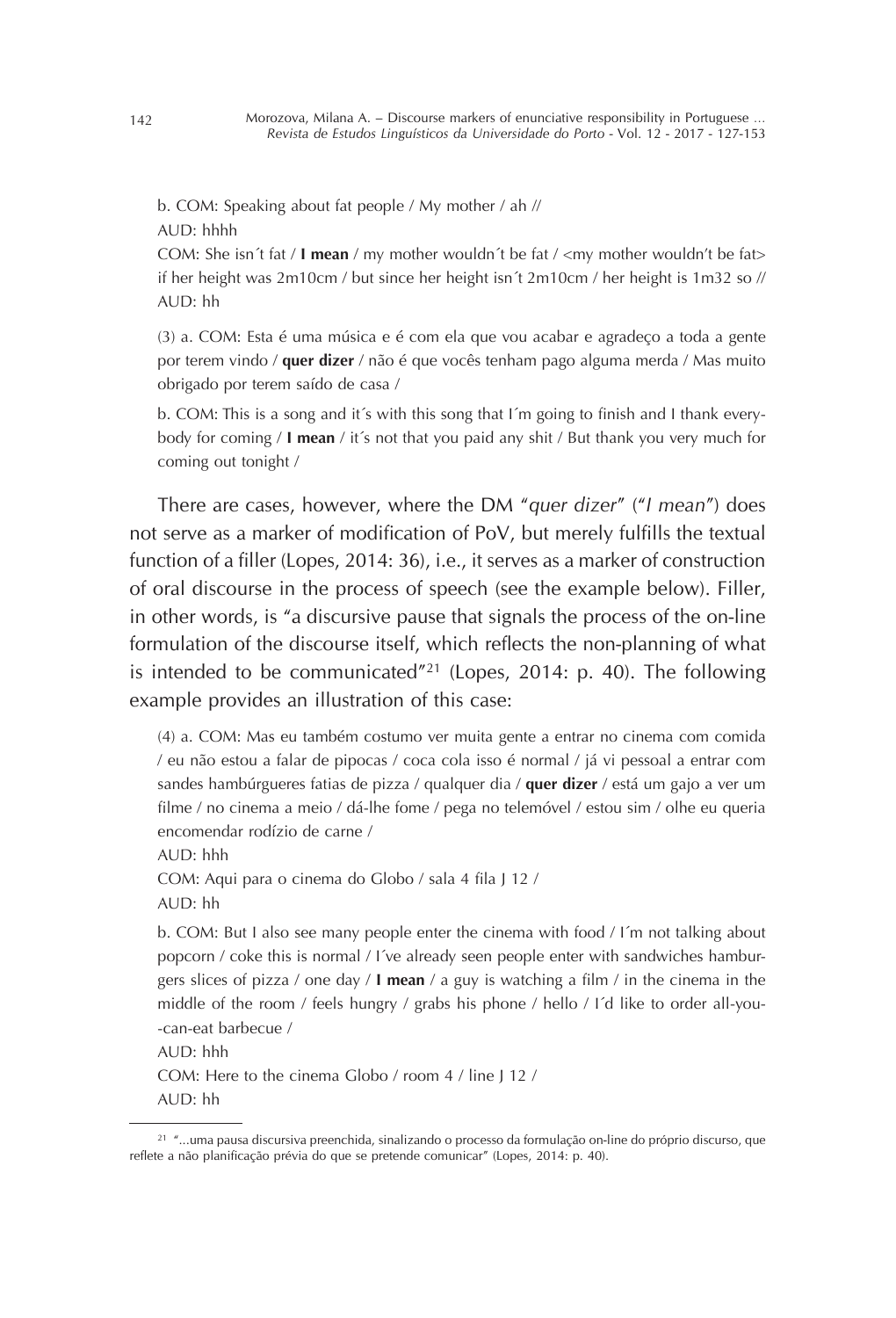The marker "*quer dizer*" ("*I mean*") can perform the function of attenuator, for instance:

(5) a. COM: A Susana como eu estava a dizer ela trabalha num sítio muito prestigiado de Portimão que se chama Royal Teeser // que não é um talho <não é um talho > / É uma casa de [beep] //

AUD: hh

COM: E / não é / e / **quer dizer** / Fica mal a dizer que é uma casa / elas despem-se e as pessoas pagam /

b. Susana as I was saying works in a very privileged place in Portimão that is called Royal Teeser // which isn´t the butcher´s shop <it isn´t the butcher´s shop> / It´s a house of [beep] //  $AUD<sup>+</sup> hh$ 

COM: And / isn´t it / and / **I mean** / It´s bad to say it´s a house / They undress and people pay them /

In this example, "*quer dizer*" ("*I mean*") seems to function as attenuator or mitigator of the negative evaluation that the speaker expresses – a function identified by Lopes (2014: p. 38).

The marker "*ou seja*" ("*that is*") is formed by the conjunction "ou", which signals an alternative, and is followed by the verb "*ser*" ("*to be*") in the thirdperson of the present tense in the conjunctive mood. As stated in Lopes (2014: p. 40), typically, it expresses possibilities that can be considered. It is completely grammaticalized and functions as a single lexical entry (*Ibid*.). In the corpus, its most traditional function of reformulation appears as in the following example:

(6) a. COM: Olhem então eu vou-me apresentar / eu sou Gustavo Vieira / e venho da Amora não é / fica na margem sul / que é conhecida <conhecida> como uma terra de KKK / **ou seja** / Kizomba / Kuduro e carros roubados // AUD: hhhh

b. COM: Look I´m going to introduce myself / I´m Gustavo Vieira / and I come from Amora right / it´s on the south bank / it´s known <known> as the land of KKK / **that is** / Kizomba / Kuduro and stolen cars //  $AUD \cdot hhhh$ 

The category of markers of conversational structure occupied the highest percentage of frequency in stand-up performance (79.75% of occurrences), which suggests a highly interactional and communicative nature of the genre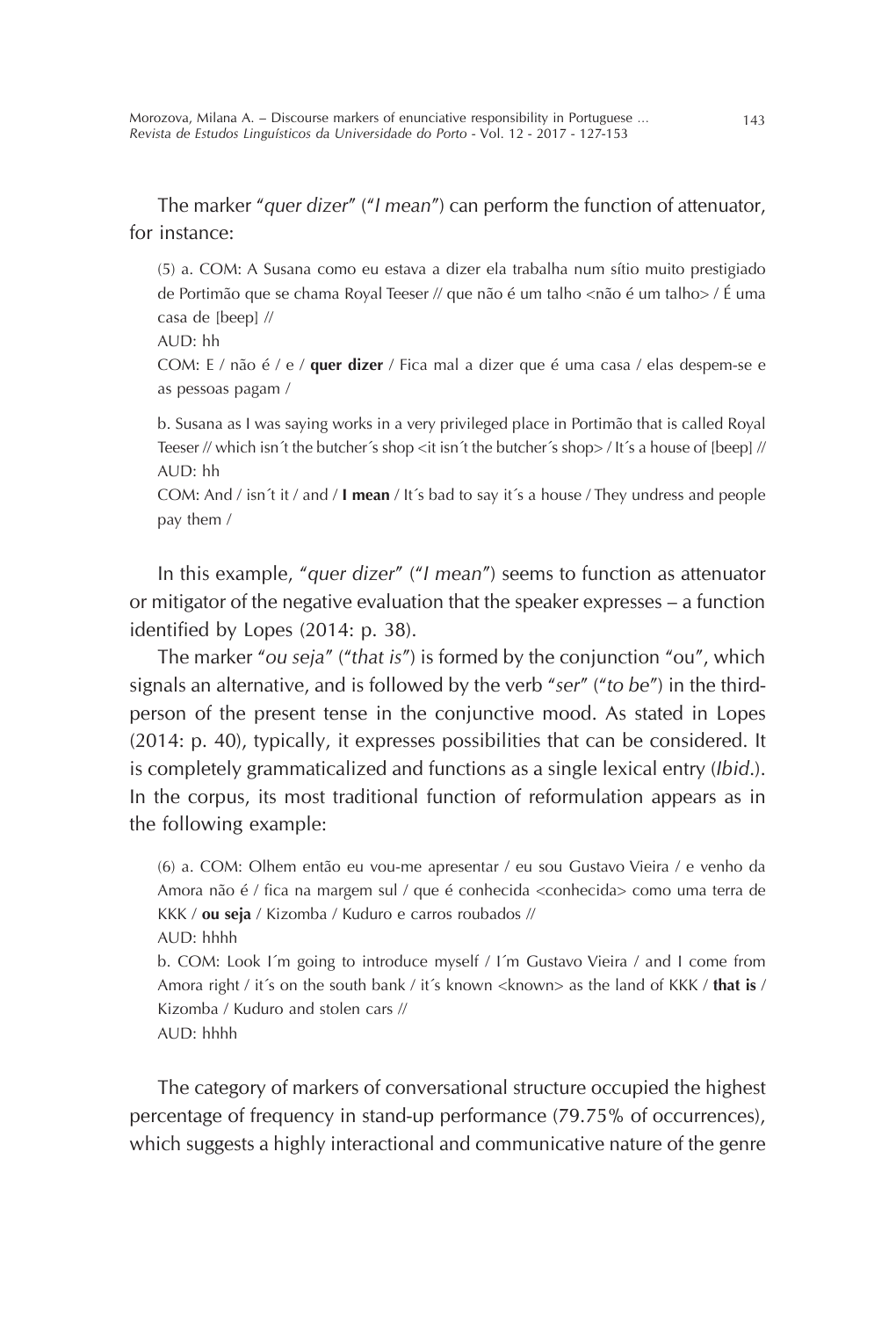that can be considered as an essential feature of its characterization. The distribution of the discourse markers in this category is as follows: "*bem*" ("*well*") represents 12.66% of occurrences, whereas "*bom*", which is another Portuguese functional equivalent of the English discourse marker "*well*", represents 7.59%. "*Então*" ("*so*") and "*você sabe/tu sabes*" ("*you know*") represent 48.10% and 11.39% respectively.

As stated in Lopes (2004: 18), the Portuguese marker "*bem*" ("*well*"), when used as a discourse marker, fulfills the following functions: (i) it provides discordance / non-acceptance in relation to what was said or implied in the previous intervention; (ii) marks the beginning of a speech turn, thus playing an essential role in conversational turn-taking; or (iii) marks the change of topic, and in this case it acts at the level of the thematic-informational structure of the text.

As the analysis of the corpus has shown, some of these functions can be found in Portuguese stand-up comedy, namely, when "*bem*" ("*well*") marks the change of topic. For instance:

(7) a. COM: É mesmo isto que vou fazer para um milhão de euros // **Bem** / Eu tenho muitas saudades do tempo em que andava na escola primária sabem / Gostava muito daqueles tempo da inocência / da juventude / dos jogos que a gente fazia /

b. COM: That´s exactly what I´m going to do for one million euros // **Well** / I really miss the times when I used to go to primary school / I really liked those innocent times / the childhood / the games we used to play /

In this example, "*bem*" ("*well*") marks a change of topic within the intervention of the same speaker.

"*Bem*" ("*well*") also initiates discourse, i.e. it marks the beginning of the speech turn, thus playing an essential role in conversational turn-taking (Lopes 2004, p.18).

(8) a. COM: **Bem** eu sou o humorista / o humorista //Já perceberam / Já perceberam que os outros são comediantes / Ah / eu sou o humorista portanto basicamente / eu já faço poucas vezes este tipo de espetáculos / neste momento o meu / ah / o meu trabalho é mais o trabalho de comissão /

b. COM: **Well** I´m the humorist / the humorist // You have already understood / You have already understood that the others are comedians / Ah / I´m the humorist so basically / I rarely do this type of show / at present my / ah / my job is more commission work /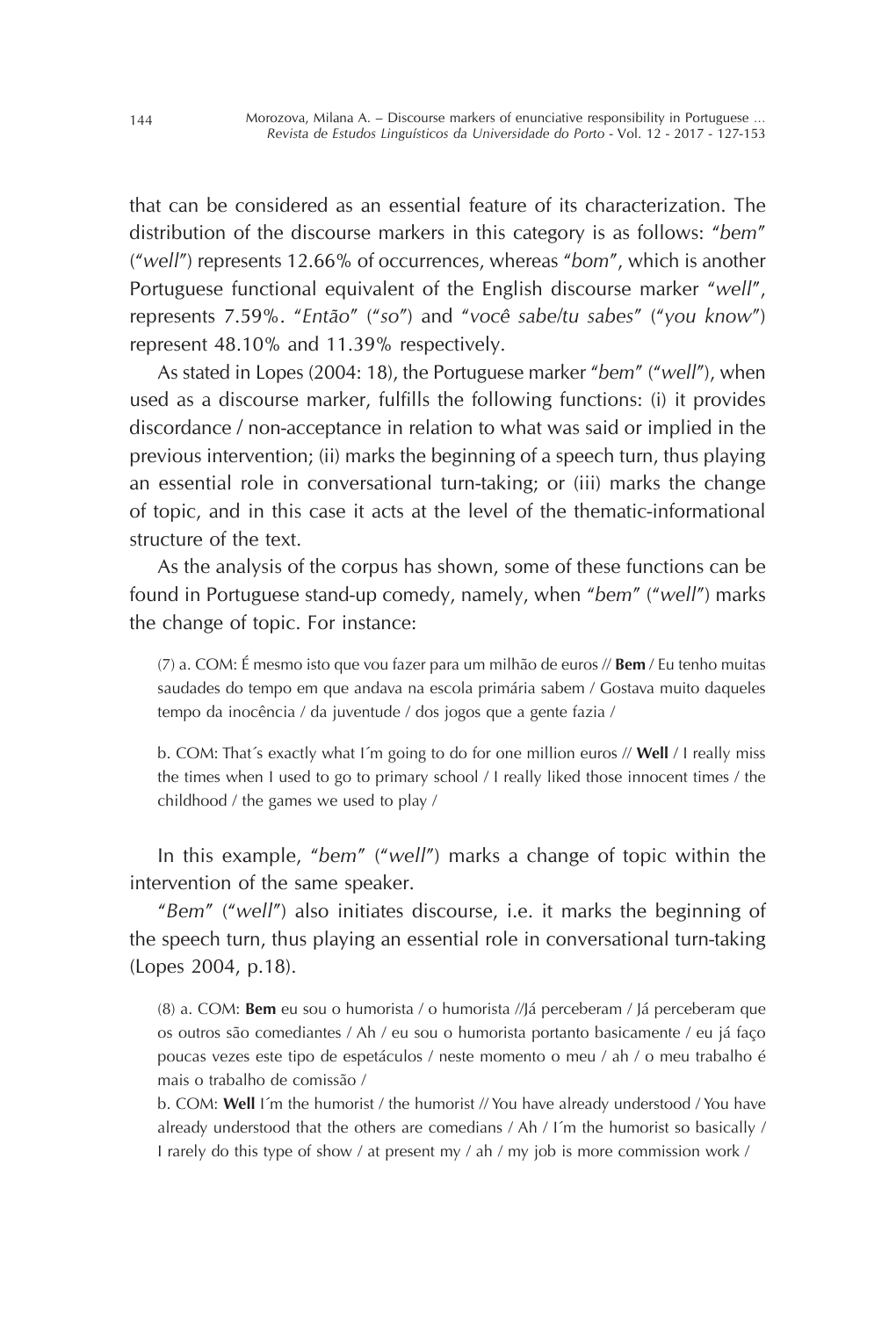The discourse marker "*bom*" ("*well*") has a very similar behavior in the analyzed samples, i.e., it fulfills the function of initiating the discourse:

(9) a. COM: Ah / [beep] / **Bom** / Graças a Deus gosto / eu gosto do nome / <eu gosto do nome> / Graças e Deus / que é tipo para tentar chamar o público normalmente a ver o stand-up /

b. COM: Ah / [beep] / **Well** / Graças a Deus I like it / I like the name / <I like the name> / Graças a Deus / it´s like trying to call the attention of the audience to see stand-up /

(10) a. COM: **Bom** / Sejam bem-vindos ao penúltimo não é / É um penúltimo Graças a Deus / que é um programa com um grande nome /

b. COM: **Well** / Welcome to the penultimate isn´t it / It´s the second-to-last Graças a Deus / which is a program with a big name /

Since the English discourse marker "*well*" has a number of functional Portuguese equivalents, including, among others, the markers "*bem*" and "*bom*", it is assumed that, as has been seen from the given examples, both markers fulfill the same function in the discourse, namely, to initiate the discourse and to signal a change of topic. It is rather difficult, however, to trace any presence of the category of ER in the given subcategory of the discourse markers.

The analysis of the corpus has demonstrated two possible functions that the discourse marker "*então*" ("*so*") can perform in stand-up comedy: it can either have an argumentative orientation (and can thus be successfully replaced by "*portanto*" ("*therefore*"), or it can be used as a phatic conversational marker, the latter being the most predominant. As stated in Coutinho (2008: p. 204), "the argumentative value is described from the classic inferential scheme (modus ponens): in these cases, "*então*" ("*so*") suggests that the proposition that it introduces must be interpreted as a conclusion, with respect to the antecedent discourse (that functions as an argument or a premise)".22 In these cases, "*então*" ("*so*") can be successfully substituted by another discourse marker "*portanto*" ("*therefore"*) as seen in the example below:

<sup>&</sup>lt;sup>22</sup> "O valor argumentativo é descrito a partir do esquema inferencial clássico (modus ponens): nestes casos, *então* marca que a proposição que introduz deve ser interpretada como conclusão, relativamente ao antecedente (que funciona como argumento ou premissa)", (Coutinho 2008, p. 204).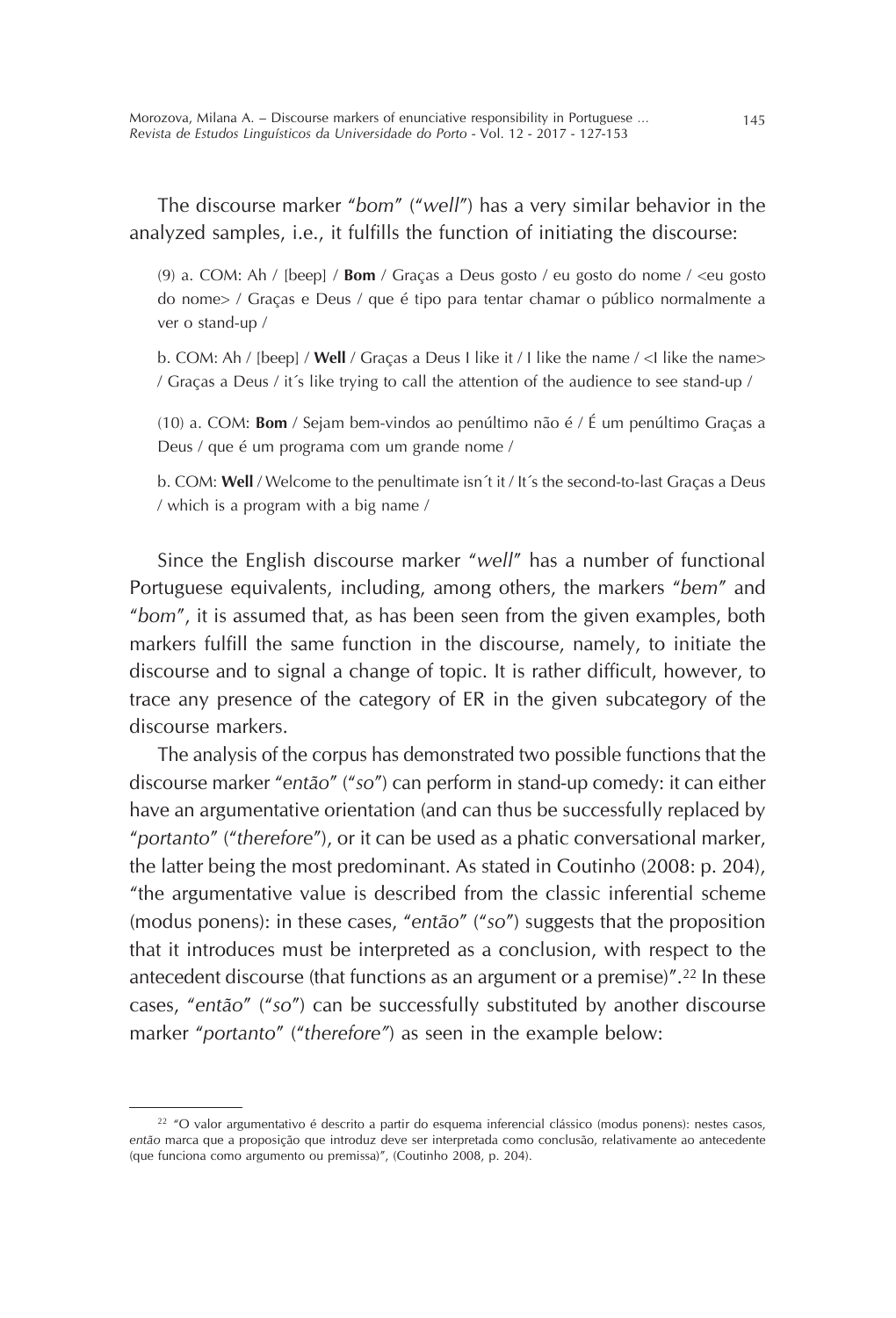(11) a. COM: Se nós formos almoçar às cinco / na boa / se nós formos almoçar à uma e um quarto / menos bom não é? / porque aquilo parece o desembarque de Normandia não é? / Pessoas a andar de um lado para outro / batatas fritas no chão / cadeiras do avesso / e aquilo <aquilo> está sempre cheio nós temos que <temos que> adotar estratégias para encontrar um lugar não é / aquilo é impossível / **então** / o que nós podemos fazer é por exemplo dividir os nossos amigos não é? /

b. COM: If we go to lunch at 5 o'clock / it's cool / if we go to lunch at a quarter past one / less good isn´t it? / because there it looks like the landing of Normandia right? / People walking from one side to another / French fries cooked on the floor / overthrown chairs / and it's always <always> full we have to <have to> adopt strategies to find a place right / it´s impossible there / **so** / what we can do is for example to divide our friends right? /

"*Então*" ("*so*") introduces a guaranteed conclusion that resulted from a previous statement, and it can be replaced by "*portanto*" ("*therefore*"): "/ aquilo é impossível / *portanto* / o que nós podemos fazer é por exemplo dividir os nosso amigos não é /".

Moreover, there are cases where "*então*" ("*so*") is very similar in meaning to "*neste caso*"("*in this case*") (Coutinho 2008, p. 205), and a successful substitution can occur. Such substitution is possible when "*então*" ("*so*") "highlights that the conclusion is legitimized by the speaker's reasoning"<sup>23</sup> (Lopes, 1997: p. 184 *apud* Coutinho, 2008, p. 205). The example below provides an illustration of such a case:

(12) a. COM: Tu vais comprar uma embalagem de fiambre tu nunca leste o que está inscrito no rótulo / e o rótulo diz / Fiambre Nobre / Fatias finíssimas da perna extra // AUD: hhhhhh COM: E eu pergunto / Vizinha / então o porco aqui em Beja tem quantas pernas? // AUD: hhhhh COM: Tem quatro / **Então** se o fiambre vende a perna extra // AUD: hhh COM: Acho que vou levar um queijo Flamengo // AUD: HHHHH

b. COM: You go and get a package of ham you never read what it says / the package says / Noble Ham / Finest slices of Ham Extra Leg // AUD: hhhhh

<sup>&</sup>lt;sup>23</sup> "...quando se trata de marcar que a conclusão é legitimada pelo raciocínio do falante", (Lopes, 1997: p. 184 *apud* Coutinho, 2008, p. 205)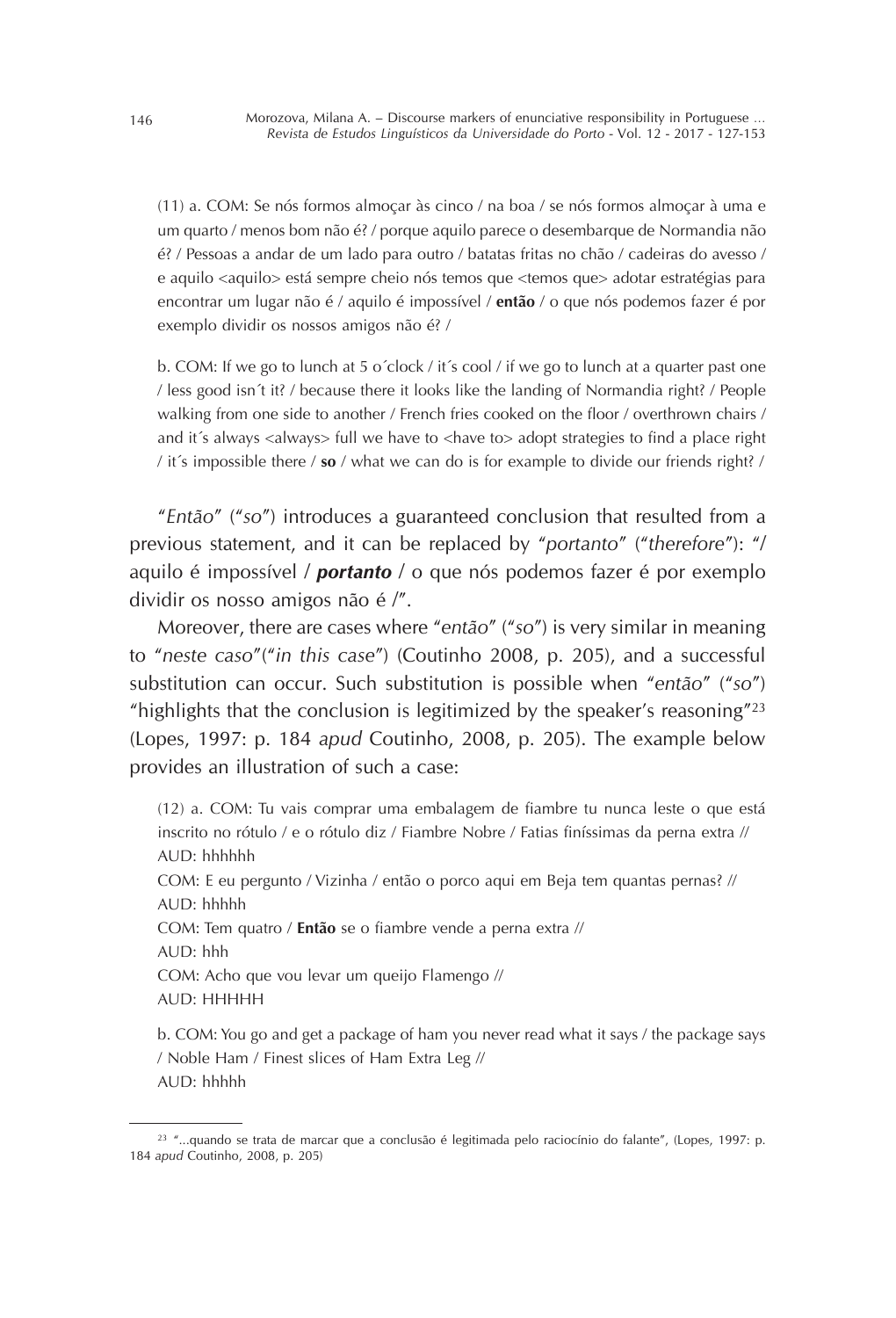Morozova, Milana A. – Discourse markers of enunciative responsibility in Portuguese … 147 *Revista de Estudos Linguísticos da Universidade do Porto* - Vol. 12 - 2017 - 127-153

COM: And I ask / Neighbor / so how many legs does a pig have here in Beja? // COM: Four / **So** if a ham sells an extra leg // AUD: hhh COM: I think I´ll go for Flamengo cheese // AUD: HHHHH

When "*então*" ("*so*") functions as a phatic conversational marker, which, according to our analysis, occurs in the majority of cases, it functions as a mechanism that signals discourse continuity. For instance:

(13) a. COM: Então Joana / Como é que foi o fim de semana? / Olha foi incrível / Que eu fui a Londres / Fui comprar M&M´s //  $AUD<sup>+</sup> hh$ COM: Fiz 1500 km e estive duas horas numa fila / Mas consegui tirar uma fotografia com 80 quilos de plástico verde em forma de M&M´s gigante / Foi mega mágico // AUD: hh COM: E ainda consegui comprar um pacotinho de M&M´s de caju que aqui em Portugal não há à venda não é? //  $AUD<sup>+</sup>hh$ COM: **Então** e são bons? / Já provaste? / Não / Não amigo / estou na dieta // AUD: hhhh b. COM: So Joana / How was your weekend? / Look it was incredible / I went to London / I went there to buy M&M´s // AUD: hh COM: I went 1500 km and I was in a queue for 2 hours / But I managed to take a picture with 80 kg of green plastic in the shape of a giant M&M´s / It was magnificent // AUD: hh COM: And I even managed to buy a package of cashew M&M´s since it´s not for sale in Portugal right // AUD: hh COM: **So** is it good? / Have you tried it? / No / no buddy / I´m on a diet // AUD: hhhh

Looking at this sample we see that in the first occurrence the discourse marker "*então*" ("*so*") initiates the discourse, while in the second occurrence it fulfills the function of maintaining the discourse, thus contributing to a better flow of conversation. As for ER in the provided examples, we do not have enough evidence from the corpus to state that this category is present to a certain degree, nor does the literature review shed some light on the issue.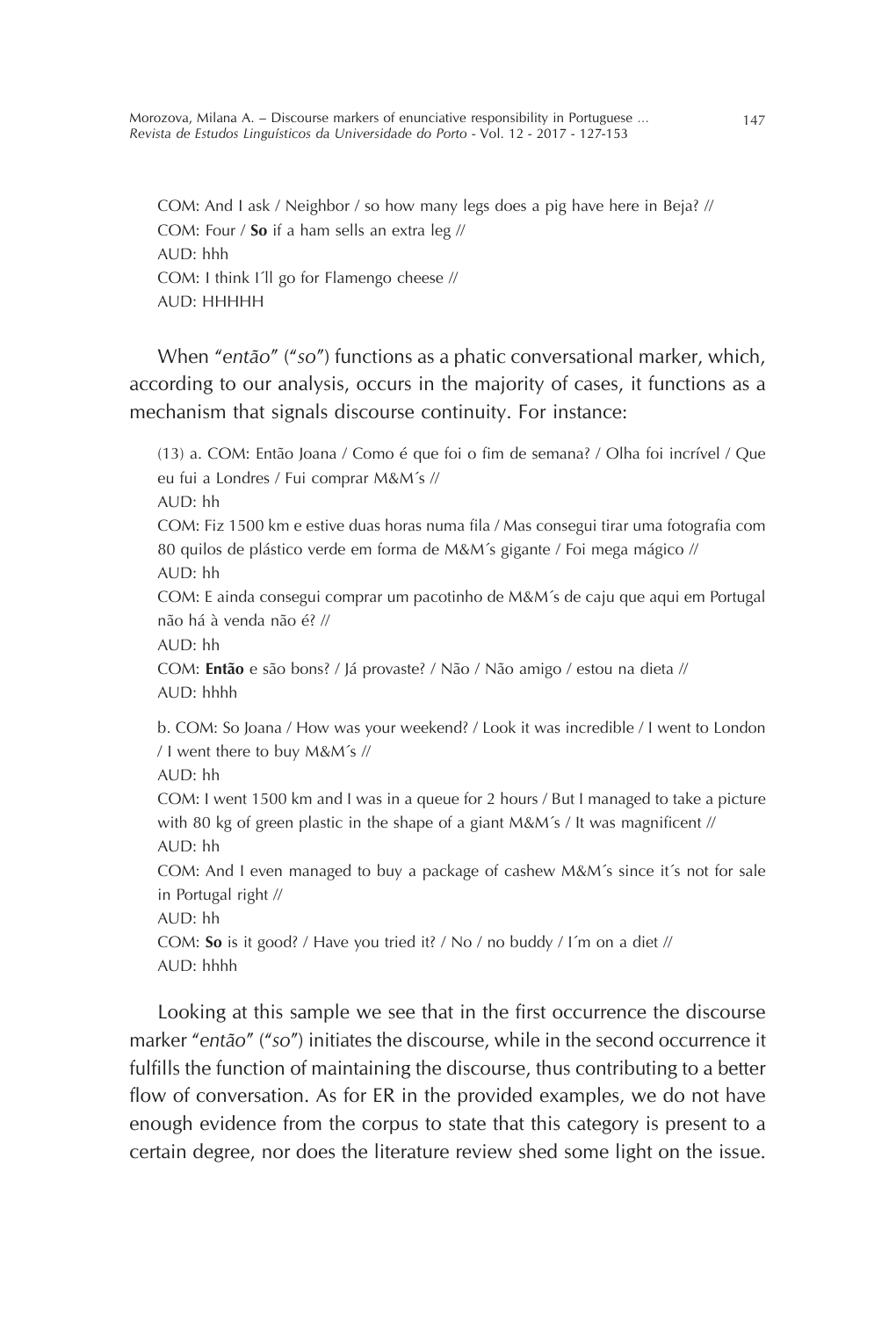The last two examples below illustrate the usage of the discourse marker "*sabem*" ("*you know"*).

(14) a. COM: Sala de embarque do aeroporto / as pessoas vão e tiram uma fotografiazinha / aquela <aquela> ecrã onde está escrito o destino do avião / **sabem** / é pá! / Londres! / E nós em casa pensamos / Pronto / Olha / próximos dias o Facebook vai ser um folheto turístico da agência Abreu //

b. COM: Boarding room in the airport / the people go and get a photo of that  $\lt$ that $>$ screen where the destination of the flight is written / **you know** / London! / And we´re at home thinking / All right / Look / during the next days Facebook will turn into a touristic brochure of Abreu //

(15) a. COM: Então havia dragões que pareceram aqueles dragões chineses / **sabem** / têm longos bigodes //

b. COM: So there were dragons that looked like those Chinese dragons / **you know** / they have long moustaches //

The meaning of the marker "*sabem*" ("*you know*") is based on its literal semantic meaning. As stated in Schiffrin24 (1987: p. 267), "*you know* gains attention from the hearer to open an interactive focus on speaker-provided information." For Schiffrin, it suggests two discourse functions. First, "*you know*" is an interactional function in participation frameworks. Second, it is an information state marker. As an interactional marker, it "marks the speaker as an info provider, but one whose successful fulfillment of that role is contingent upon hearer attention" (Schiffrin, 1987: p. 190). As an info-state marker it can be of two types:1) a marker of meta-knowledge about what speaker and hearer share; 2) a marker of meta-knowledge about what is generally known, i.e. "*you know*" appeals to shared knowledge (for instance, general truths that both the speaker and the hearer share through their membership of the same culture, society, or group). Thus, the comedian, who appears to be the member of the same epistemic society as the audience, signals shared knowledge between him and his listeners by means of the discourse marker "*sabem*" ("*you know*").

<sup>&</sup>lt;sup>24</sup> Since there is no study of the Portuguese equivalent of the English discourse marker "you know", I follow Schiffrin (1987) on this point.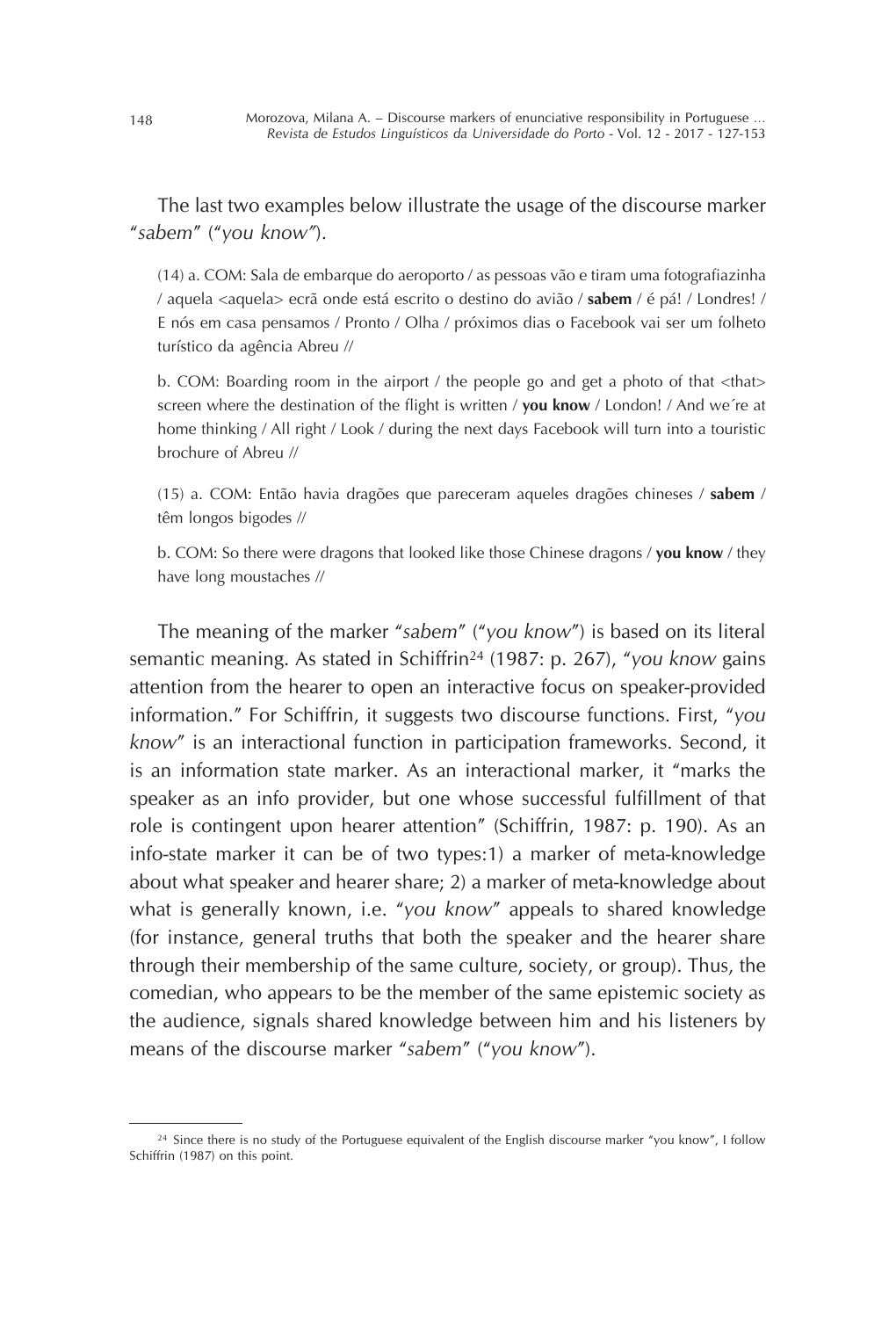# 7. Conclusion

We have seen that the general distribution of the categories of the DMs of ER in Portuguese stand-up comedy are extremely unequal: while the presence of the categories of markers of reformulation and conversational structure leaves no doubt, the category of marker-mediators (or markers of sources of knowledge) is practically absent.

Considering the specific textual genre we are dealing with – Portuguese stand-up comedy – as well as the extracted conclusions, we can take a step towards characterizing this genre by highlighting the fact that marker-mediators are uncommon, while markers of conversational structure are particularly frequent, which contributes to a highly interactional and communicative nature of the genre in question.

Another question posed in the beginning had to do with the degree of responsibility in all the three categories of discourse markers. The goal was to understand if the degree of responsibility is the same or if it differs between the categories. So far, we have seen that in the case of markermediators, the discourse marker "*segundo*" ("*according to*") clearly points to the existence of epistemic mediation, and thus the responsibility is assigned to another source of knowledge. In fact, the category of marker-mediators and their function of non-assumption of responsibility does not raise questions. Furthermore, the category was already been investigated in previous studies (Fernandes, 2012; Nascimento et al. 2012; Santos et al. 2010) where the results are quite similar.

Concerning the markers of reformulation, the data analysis has shown that there is a frequent self-reformulation, i.e., modification of the PoV, which may be a signal of a partial assumption of responsibility. As for the functions performed by these markers, "*quer dizer*" ("*I mean*") can be the marker of self-reformulation, can serve as a filler, or can be an attenuator / mitigator.

Now, the analysis did demonstrate the fact that such phenomenon as ER is very problematic to trace in the category of markers of conversational structure. It showed that the discourse markers of this category perform a number of textual and interactive functions. The markers "*bem*" ("*well*") and "*bom*" ("*well*") can signal a change of topic or mark the beginning of speech turn. The marker "*então*" ("*so*") is mostly a phatic conversational marker, but it can also mark argumentative orientation and serve to maintain the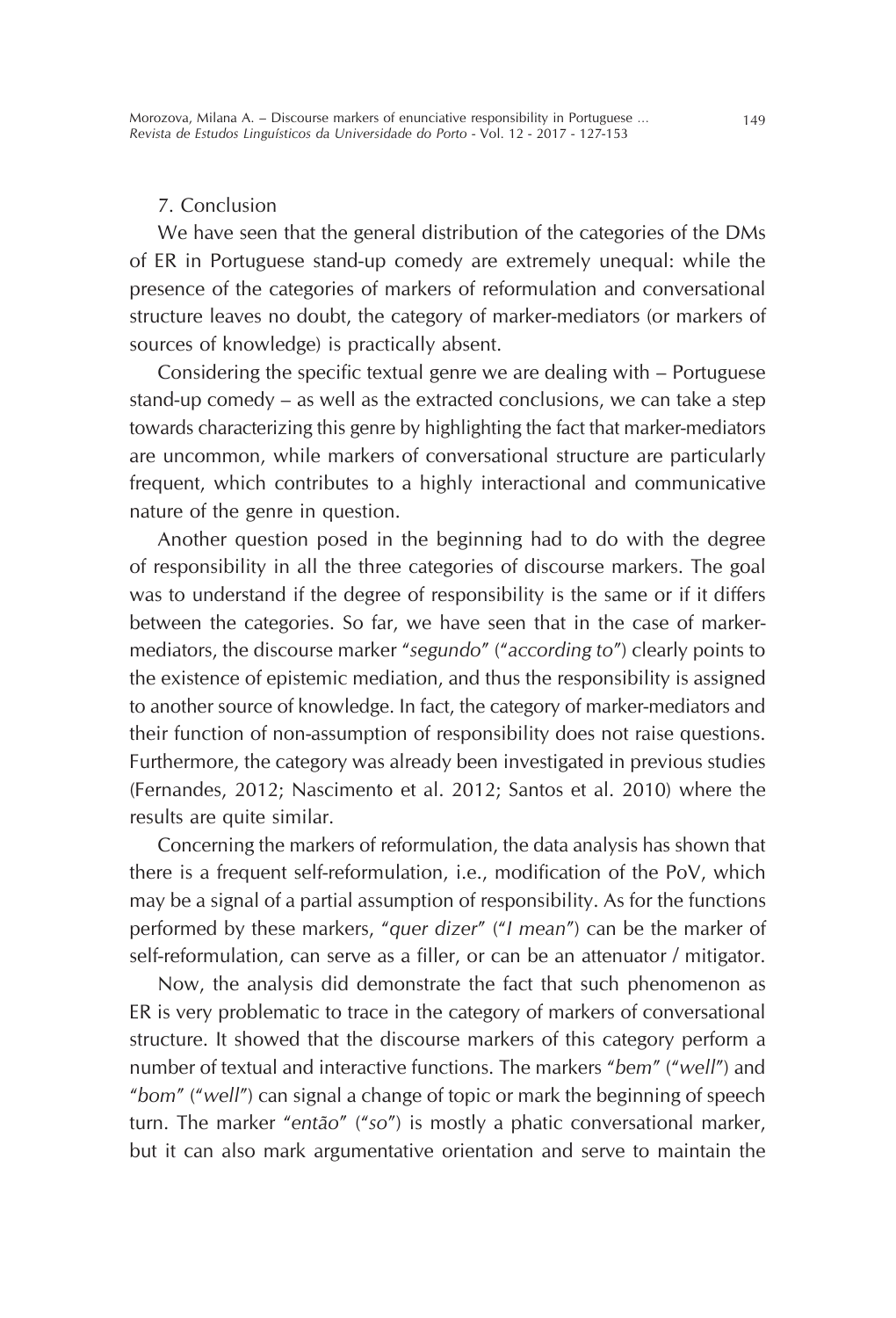continuity of the discourse. The marker "*sabes* / *sabem*" ("*you know*") performs two functions: it plays an interactional function in participation framework and it serves as an information state marker. This study has verified that the discourse markers of conversational structure fulfill a range of functions and are extremely present and important in Portuguese stand-up comedy oral discourse, for they delimitate segments of texts – a thesis postulated by Adam (2008: p. 178). Their role in the assignment of any responsibility, however, remains open (see TABLE 3):

TABLE 3: The degree of ER manifested in the categories of marker-mediators, markers of reformulation and markers of conversational structure accordingly

|               | $\simeq$                                   |                              | EPISTEMIC MEDIATION $=$        |
|---------------|--------------------------------------------|------------------------------|--------------------------------|
| ╙<br>RS<br>kF | MARKER-MEDIATORS                           | NO ASSUMTPION OF ER          |                                |
|               |                                            |                              | AUTO-REFORMULATION / MODIFICA- |
|               | MARKERS OF REFORMULATION                   | $TION$ OF PoV $=$            |                                |
|               |                                            | PARTIAL ASSUMPTION OF ER     |                                |
|               | <b>MARKERS OF CONVERSATIONAL STRUCTURE</b> | <b>ER IS NOT PERCEIVABLE</b> |                                |

All things considered, although the discourse markers of conversational structure are included in the same "group" of markers of ER, there seem to be no manifestations of such phenomenon as ER. However, the analysis allowed for the identification of the functions that discourse markers perform in Portuguese stand-up comedy (see TABLE 4).

TABLE 4: The functions of discourse markers of ER in Portuguese stand-up comedy

| mediators<br>Marker-                                   | Segundo ("according to")   | • Epistemic mediation                                                                                   |
|--------------------------------------------------------|----------------------------|---------------------------------------------------------------------------------------------------------|
| Markers of<br>reformula-<br>tion                       | Quer dizer ("I mean")      | • Auto-reformulation<br>$\bullet$ Filler<br>• Attenuator / Mitigator                                    |
|                                                        | Ou seja ("that is")        | • Reformulation                                                                                         |
| Markers of conversatio-<br>structure<br>$\overline{a}$ | Bem ("well"), bom ("well") | • Change of topic<br>• Marks the beginning of speech turn                                               |
|                                                        | Então ("so")               | • Phatic conversational marker<br>• Marks argumentative orientation<br>• Maintains discourse continuity |
|                                                        | Sabes / sabem ("you know") | • Interactional function in participation<br>framework<br>• Information state marker                    |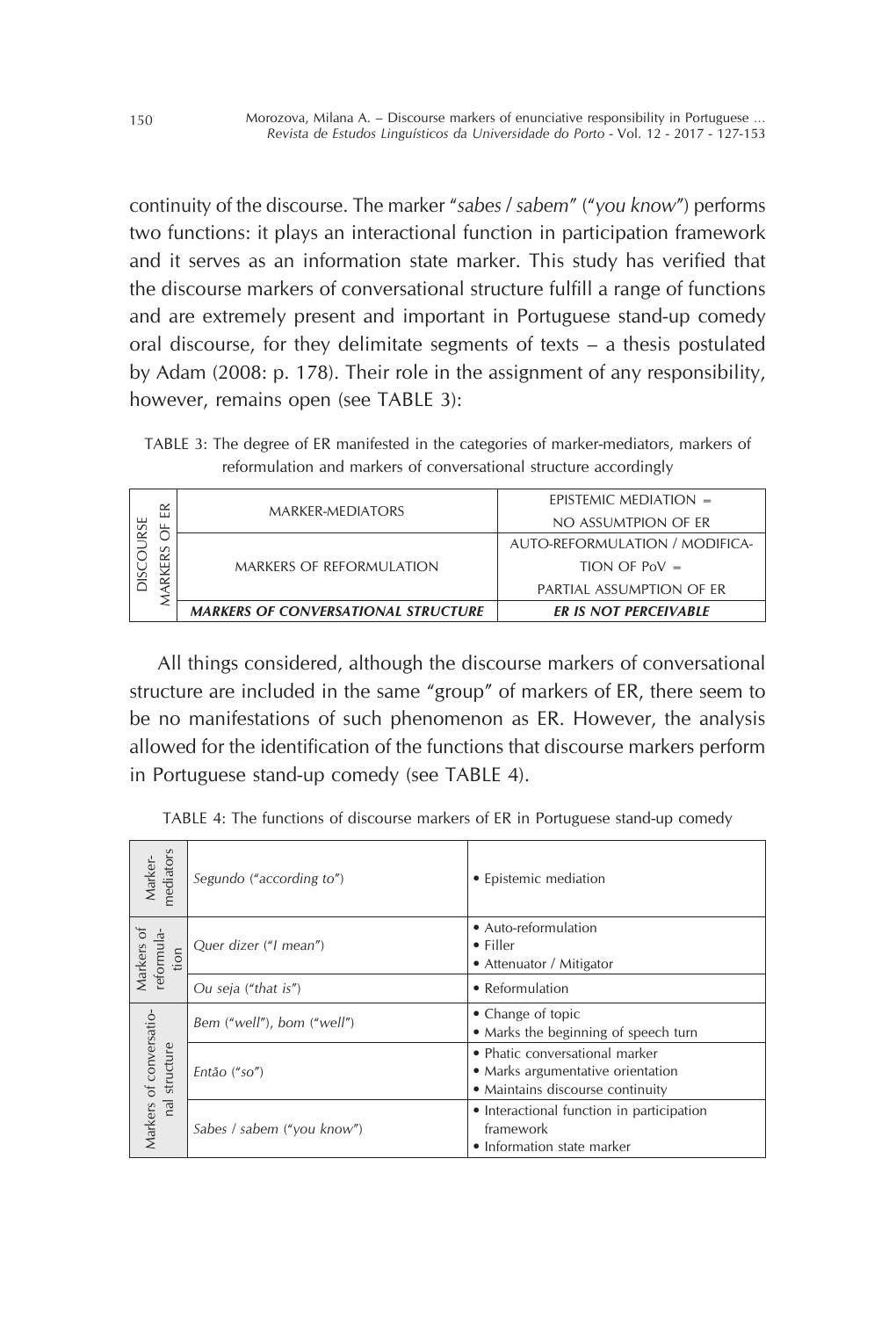#### 8. Prompting further investigation

The main intention of this work was to draw attention to the linguistic category of ER that has not received proper consideration and that carries a substantial potential for future study both in specialized linguistic fields, and in interdisciplinary studies. Second, this study provided an original textual analysis, based on oral data from Portuguese stand-up comedy, which bears a two-fold function. On one hand, it serves as a complementary analysis to the TAD framework and contributes to studies on humor in general. On the other hand, it reveals a possible weakness of the TAD framework, especially when it comes to the discourse markers of conversational structure and the corresponding manifestations of ER in them. There may be a need for further investigation, or the development of another theory, to explain this category. Alternatively, a recategorization of the discourse markers of ER could also assist. These strategies, however, must become the goals for future studies.

#### **REFERENCES:**

- Adam, J.-M. 2008. *A Lingüística Textual. Introdução à análise textual dos discursos*. São Paulo: Cortez.
- Baker, Paul & Ellece, Sibonile. 2011. *Key Terms in Discourse Analysis*. New York/London: Continuum International Publishing Group.
- Benveniste, E. 1974. *Problèmes de linguistique générale 2*. Paris: Gallimard.
- Benveniste, E, 1970. L'appareil formel de l'énonciation. *Langages*. Année 1970, 5 (17), 12-18.
- Benveniste, E. 2014. The formal apparatus of enunciation. In Angermuller, J., Maingueneau, D. & Wodak, R. (Eds.). *The Discourse Studies Reader: Main currents in theory and Analysis.* Amsterdam/Philadelphia: John Benjamins PublishingCompany.
- Coutinho, M. A. 2004. Organizadores textuais entre língua, discurso e género. In Fátima Oliveira & Isabel Margarida Duarte (Eds.). *Da língua e do discurso*. Porto: Campo das Letras, 283-298.
- Coutinho, M. A. 2008. Marcadores discursivos e tipos de discurso. *Estudos Linguísticos*. Lisboa: Edições Colibri/CLUNL, (2):193-210.
- Culioli, A. 1971. *Rubriques de linguistique de Encyclopédie Alpha*. Paris: Grande Batelière.
- Culioli, A. 1971a. *Encyclopédie Alpha*. Paris: Grange Batelière et Novare, Istituto geografico de Agostini, entrée MODALITÉ.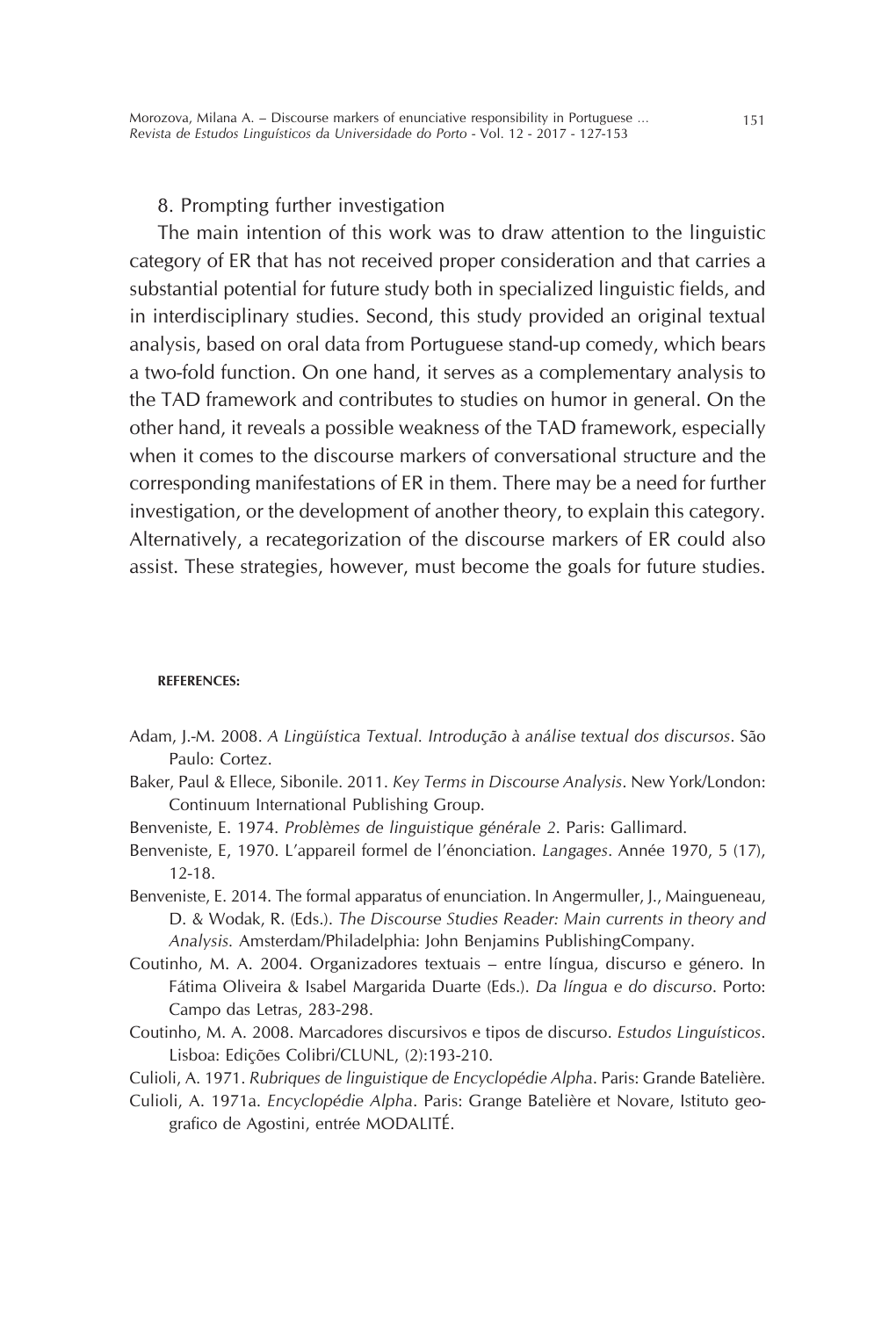- Duarte, Isabel Margarida & Pinto, Alexandra Guedes. 2015. La construction de l'ethos scientifique: stratégies d'effacementet d'inscription de soi dans des dissertations académiques. In: *REDIS: Revista de Estudos do Discurso*, N.4.
- Du Bois, J. W. 1991. Transcription design principles for spoken discourse research. In *Pragmatics* 1(1): 71–106.
- Du Bois, J. W. 2004. *Representing Discourse.* MS, University of California, Santa Barbara.
- Fernandes, E. S. S. 2012. A (não) assunção da responsabilidade enunciativa no gênero acadêmico artigo científico produzido por alunos do curso de Letras. Dissertação de Mestrado. Natal: Universidade Federal do Rio Grande do Norte.
- Lopes, A. C. M. 2004. *A polifuncionalidade de 'bem' no PE contemporâneo*. A. S. Silva et al. (Eds.) *Linguagem, cultura e cognição*. *Estudos de Linguística Cognitiva*. Coimbra: Almedina, (vol. II): 433-458.
- Lopes, A. C. M. 2014. Contributo para o estudo sincrónico dos marcadores discursivos 'quer dizer', 'ou seja' e 'isto é' no português europeu contemporâneo. *Diacrítica*. Braga. Vol.28, n.1: 33-50.
- Lourenço, M. 2013. *Análise textual dos discursos: responsabilidade enunciativa no texto jurídico.* Tese de Doutoramento. Natal: Universidade Federal do Rio Grande do Norte.
- MacWhinney, B. 2000. The CHILDES Project: Tools for Analyzing Talk. 3rd Edition. Mahwah, NJ: Lawrence Erlbaum Associates.
- Maingueneau, D. 1998. *Analyser les textes de communication*. Paris: Nathan.
- Maingueneau, D. & Charaudeau, P. 2004. *Dicionário de Análise do Discurso*. São Paulo: Editora Contexto.
- Marcuschi, L. A. 2005. Gêneros textuais: definição e funcionalidade. In: Dionisio, A. P., Machado, A. R., Bezerra, M. A. (Eds.). *Gêneros textuais e Ensino*. Rio de Janeiro: Lucerna, 19-35.
- Marques, M. A. 2013. Construir a responsabilidade enunciativa no discurso jornalístico. *Redis: Revista de Estudos do Discurso*, n.2: 139-166.
- Mintz, L. 1985. Stand-Up Comedy as Social and Cultural Mediation. *American Quarterly*. 37.1: 71-80.
- Nascimento, I. A. de A., Carvalho, J. L. Q. & Bernardino, R. A. dos S. 2012. A (não) assunção da responsabilidade enunciativa em artigos científicos produzidos por estudantes de Letras. *Diálogo das Letras*, Pau dos Ferros, Vol. 01, n. 01: 241-254.
- Oliveira, K., Queiroz, M. & Barbosa, M. 2017. Autoria e responsabilidade enunciativa em diários de leitura. *Bakhtiniana*. São Paulo. 12 (1): 150-168.
- Passeggi, L. *et al.* A análise textual dos discursos: para uma teoria da produção co(n)textual de sentido. In: Bentes, A. C. & Leite, M. Q. (Eds.). 2010. *Linguística de texto e análise da conversação: panorama das pesquisas no Brasil*. São Paulo: Cortez, 262-314.
- Rabatel, A. & Chauvin-Vileno, A. 2006. La question de la responsabilité dans l'écriture de presse. *Semen* [En ligne], 22. URL: http://semen.revues.org/2792
- Rabatel, A. 2007. Effacement énonciatif et effets argumentatifs indirects dans l'incipit du *Mort qu'il faut* de Semprun. *Semen* [Enligne], 17. URL: http://semen.revues.org/2334